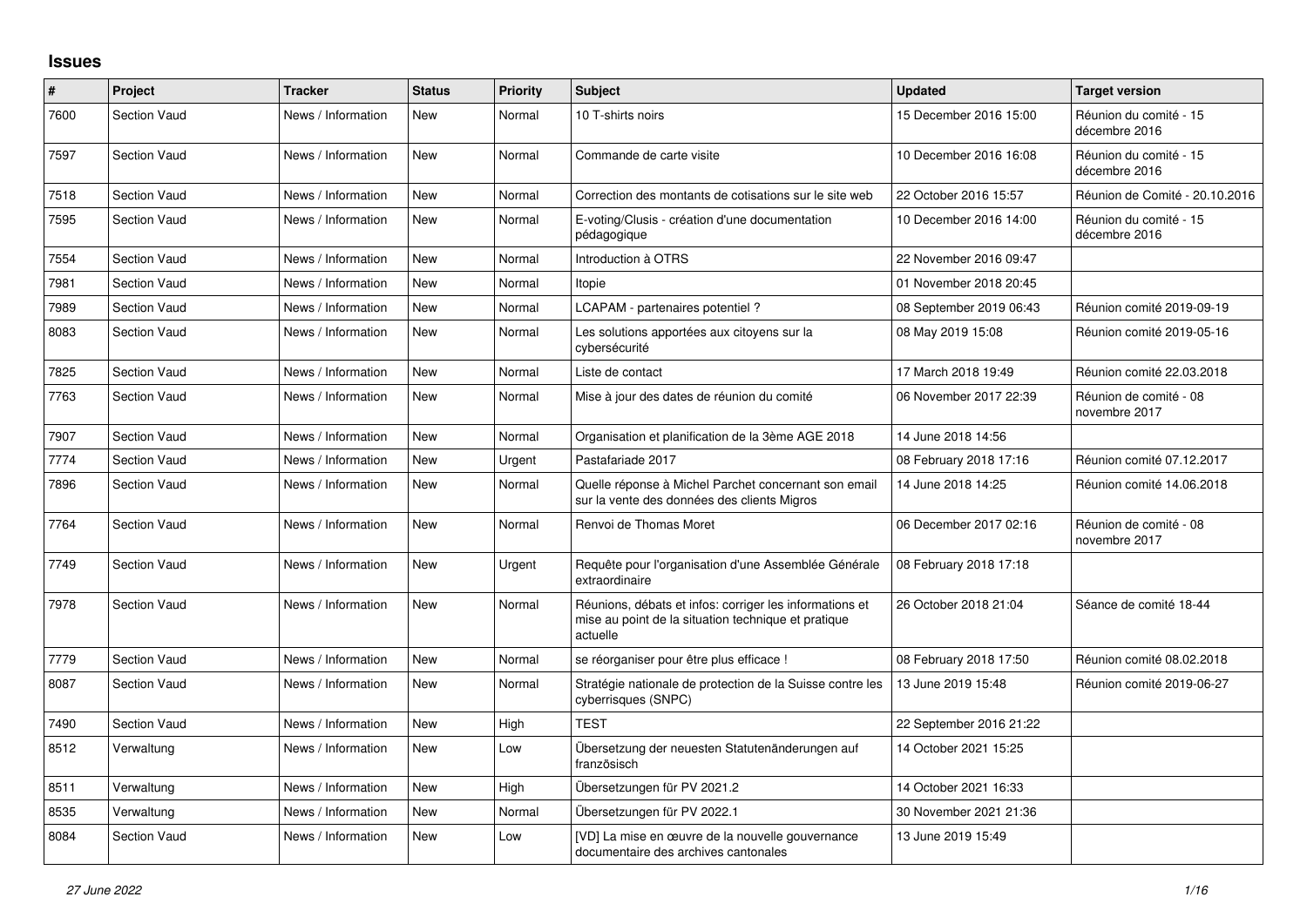| $\pmb{\#}$ | Project                              | <b>Tracker</b>      | <b>Status</b>     | <b>Priority</b> | <b>Subject</b>                                                                                                                              | <b>Updated</b>          | <b>Target version</b>              |
|------------|--------------------------------------|---------------------|-------------------|-----------------|---------------------------------------------------------------------------------------------------------------------------------------------|-------------------------|------------------------------------|
| 7833       | Digitale Infrastruktur               | Bug / Feature       | Needs<br>Feedback | High            | Agenda der Website zeigt Termine nicht an & teilweise<br>mit schlechter Darstellung                                                         | 29 March 2018 12:32     |                                    |
| 8396       | Digitale Infrastruktur               | Bug / Feature       | Needs<br>Feedback | Low             | Alte Redmine Projekte nicht mehr im Archiv aufgelistet                                                                                      | 12 February 2020 02:04  |                                    |
| 8358       | Finanzen                             | Bug / Feature       | <b>New</b>        | Normal          | Berechnung Rechnungsbeträge überprüfen (PPAG)                                                                                               | 15 November 2019 21:25  |                                    |
| 8536       | Digitale Infrastruktur               | Bug / Feature       | New               | Normal          | CiviCRM: Payment method hinzufügen geht nicht                                                                                               | 25 January 2022 20:32   |                                    |
| 8529       | Digitale Infrastruktur               | Bug / Feature       | Needs Work        | Normal          | <b>Installation Mailtrain</b>                                                                                                               | 14 December 2021 15:58  |                                    |
| 8553       | Digitale Infrastruktur               | Bug / Feature       | Needs<br>Feedback | Urgent          | Newsletterversand Members-CiviCRM<br>hängt/unzureichende Zustellquote                                                                       | 03 April 2022 23:06     |                                    |
| 7761       | Digitale Infrastruktur               | Bug / Feature       | Needs Work        | High            | OTRS überlebt Neustarts des Containers nicht                                                                                                | 19 December 2019 01:49  |                                    |
| 8545       | Digitale Infrastruktur               | Bug / Feature       | Done              | Normal          | Überprüfung Funktionalität Mitglieder-Kontaktformular<br>FR                                                                                 | 03 April 2022 23:04     |                                    |
| 8552       | Digitale Infrastruktur               | Bug / Feature       | <b>New</b>        | High            | Überprüfung Newsletterformular DE An/Abmeldung                                                                                              | 24 March 2022 11:32     |                                    |
| 8260       | Digitale Infrastruktur               | Bug / Feature       | New               | Normal          | Update PPS Website auf neues Theme                                                                                                          | 01 October 2019 19:17   |                                    |
| 8489       | Digitale Infrastruktur               | Bug / Feature       | Needs<br>Feedback | Normal          | Zahlungs API                                                                                                                                | 10 February 2022 16:50  |                                    |
| 8045       | Digitale Infrastruktur               | Bug / Feature       | New               | Urgent          | ZipCode sowie Abesenden der Anmeldung im Discourse<br>mit 500 internal Fehler                                                               | 19 December 2019 01:51  |                                    |
| 8426       | Vorstand - Comité PPS                | Information / Varia | <b>New</b>        | Urgent          | Ablösung Civi Crm als Mitgliederverwaltung                                                                                                  | 20 July 2020 20:22      | Vorstandssitzung vom<br>08.06.2020 |
| 6520       | Sektion Wallis / section<br>valaisan | Information / Varia | Tabled            | Normal          | Assemblée constituante                                                                                                                      | 23 July 2015 16:03      |                                    |
| 5866       | Stadtsektion Zürich                  | Information / Varia | <b>New</b>        | Normal          | Budget 2014                                                                                                                                 | 03 October 2013 21:07   | Sitzung 03.10.2013                 |
| 5823       | Stadtsektion Zürich                  | Information / Varia | <b>New</b>        | Normal          | Chatiquette                                                                                                                                 | 17 September 2013 09:39 |                                    |
| 5339       | <b>Pirate Party Policy</b>           | Information / Varia | New               | Normal          | Compilation des prises de position                                                                                                          | 06 June 2013 17:16      |                                    |
| 6239       | <b>Pirate Party Policy</b>           | Information / Varia | <b>New</b>        | Normal          | Consultation - Modification du code civil (CC; Droit de<br>I'adoption) / Vernehmlassung - Änderung des<br>Zivilgesetzbuches (ZGB; Adoption) | 05 March 2014 14:44     |                                    |
| 8095       | Section Vaud                         | Information / Varia | New               | Normal          | Demande d'aide pour une récolte de fonds nationale                                                                                          | 28 May 2019 06:12       |                                    |
| 4730       | Stadtsektion Bern                    | Information / Varia | New               | High            | Dukumente hochladen                                                                                                                         | 03 March 2013 21:50     |                                    |
| 6675       | Section Genève                       | Information / Varia | New               | Normal          | éVote : Demande de borne au sein des locaux de vote                                                                                         | 09 April 2015 20:10     | Prochain Comité                    |
| 5825       | Stadtsektion Zürich                  | Information / Varia | New               | Normal          | Feedback                                                                                                                                    | 17 September 2013 09:44 |                                    |
| 8315       | Section Vaud                         | Information / Varia | New               | Normal          | Formation sur le fonctionnement parlementaire                                                                                               | 12 September 2019 15:39 | Réunion comité 2019-09-19          |
| 5822       | Stadtsektion Zürich                  | Information / Varia | New               | Normal          | Forum: Nicht Mitglieder                                                                                                                     | 17 September 2013 09:36 |                                    |
| 5827       | Stadtsektion Zürich                  | Information / Varia | New               | Normal          | Idee Präsentation der Zürcher Piraten                                                                                                       | 17 September 2013 09:48 |                                    |
| 8314       | Section Vaud                         | Information / Varia | New               | Normal          | Initiative cantonale demandant la protection de l'intégrité<br>personnelle numérique                                                        | 12 September 2019 15:14 | Réunion comité 2019-09-19          |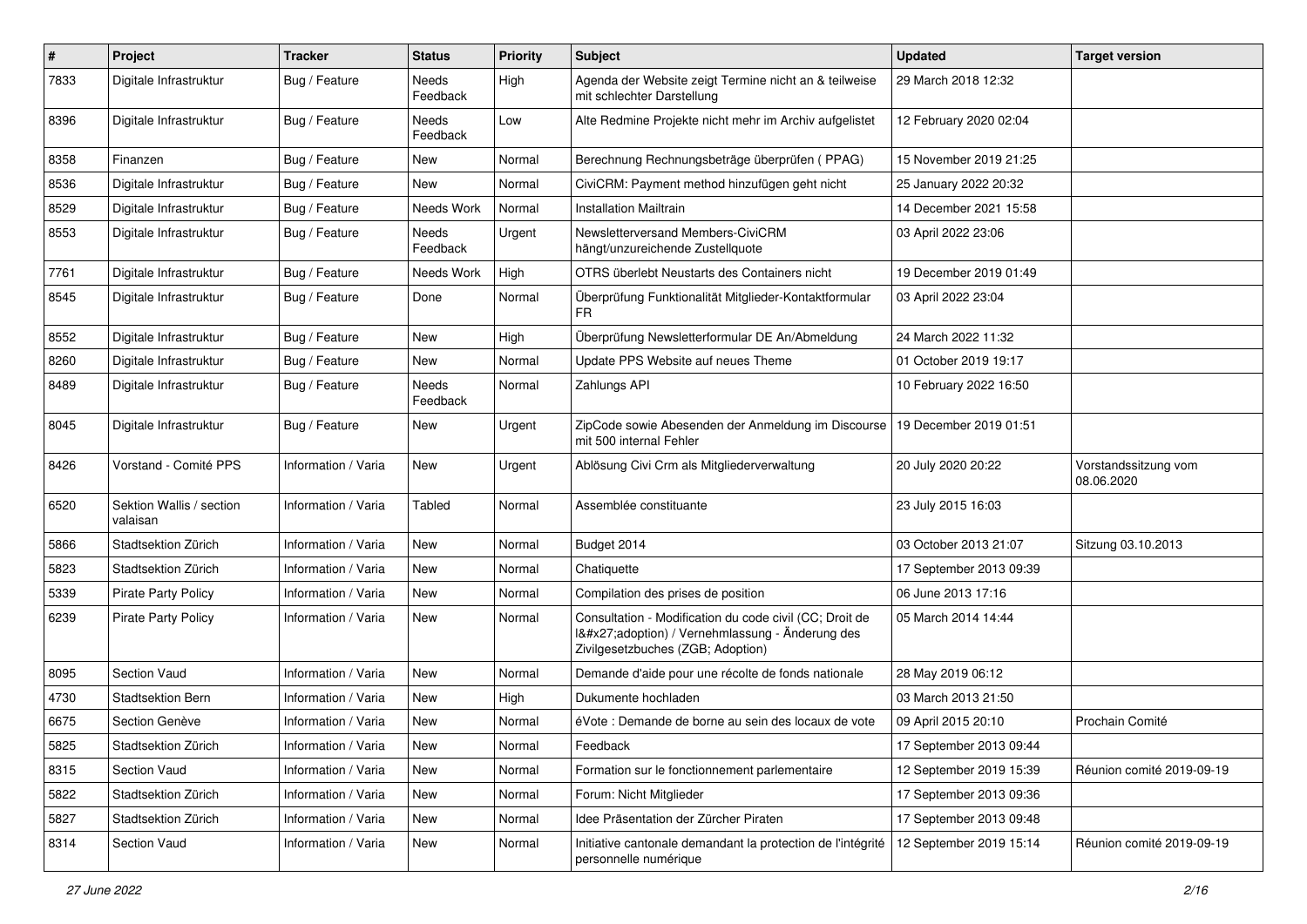| $\pmb{\#}$ | Project                                   | <b>Tracker</b>      | <b>Status</b>        | <b>Priority</b> | <b>Subject</b>                                                                | <b>Updated</b>          | <b>Target version</b>                |
|------------|-------------------------------------------|---------------------|----------------------|-----------------|-------------------------------------------------------------------------------|-------------------------|--------------------------------------|
| 5035       | Sektion beider Basel                      | Information / Varia | New                  | Normal          | Kontakte Journalisten                                                         | 09 July 2016 09:33      |                                      |
| 7304       | Sektion Zürich                            | Information / Varia | <b>New</b>           | Normal          | Koordinations- & Kommunikationstool für Vorstand und<br>Aktive                | 18 April 2019 11:03     | Vorstandsitzung 2019-1               |
| 8072       | Sektion Zürich                            | Information / Varia | <b>Tabled</b>        | Normal          | Listenverbindung PPZH Nationalratswahlen 2019                                 | 28 May 2019 21:31       | Vorstandsitzung 2019-1               |
| 5661       | Stadtsektion Zürich                       | Information / Varia | <b>New</b>           | Normal          | Organisation PV                                                               | 12 August 2013 20:24    |                                      |
| 6380       | <b>Pirate Party Policy</b>                | Information / Varia | <b>New</b>           | Normal          | PAD - Consulation LSI - Vernaemlassung ISG                                    | 22 April 2014 12:13     |                                      |
| 6457       | Sektion St. Gallen und beide<br>Appenzell | Information / Varia | Tabled               | Normal          | Piratengrillen                                                                | 30 July 2014 16:21      |                                      |
| 5883       | Section Genève                            | Information / Varia | <b>New</b>           | Normal          | Poste à pourvoir au comité : Comptable                                        | 10 October 2013 17:43   | Prochaine AG                         |
| 7529       | <b>Section Vaud</b>                       | Information / Varia | <b>New</b>           | Normal          | Pourquoi DMSF réduit toutes les images.                                       | 05 November 2016 00:11  |                                      |
| 6729       | Section Genève                            | Information / Varia | <b>New</b>           | Normal          | Préparation référendum LRens/LSCPT                                            | 25 March 2015 15:52     | Prochain Comité                      |
| 4942       | <b>Pirate Party Policy</b>                | Information / Varia | New                  | Normal          | Provide an outline, and approach for the development of<br>the position paper | 30 September 2013 19:23 |                                      |
| 5865       | Stadtsektion Zürich                       | Information / Varia | <b>New</b>           | Normal          | PV Gemeinderatswahlen anfangs November                                        | 03 October 2013 20:13   | Sitzung 03.10.2013                   |
| 6245       | <b>Pirate Party Policy</b>                | Information / Varia | <b>New</b>           | Normal          | Reading material review                                                       | 05 March 2014 15:05     |                                      |
| 6240       | <b>Pirate Party Policy</b>                | Information / Varia | New                  | Normal          | Reading material review                                                       | 05 March 2014 14:41     |                                      |
| 6207       | <b>Pirate Party Policy</b>                | Information / Varia | <b>New</b>           | Normal          | Reading material review                                                       | 04 March 2014 13:53     |                                      |
| 6202       | <b>Pirate Party Policy</b>                | Information / Varia | New                  | Normal          | Reading material review                                                       | 04 March 2014 13:21     |                                      |
| 6379       | <b>Pirate Party Policy</b>                | Information / Varia | <b>New</b>           | Normal          | Refenz material - Documentation de reference - Reading<br>Material            | 22 April 2014 12:11     |                                      |
| 7160       | <b>Section Vaud</b>                       | Information / Varia | <b>Tabled</b>        | Normal          | Retour sur la réunion e débriefing de la RTS -<br>Campagne EF2016             | 03 August 2019 09:47    | Réunion de comité - 28 avril<br>2016 |
| 6178       | <b>Pirate Party Policy</b>                | Information / Varia | Offen /<br>Incertain | Normal          | review april 2014                                                             | 04 March 2014 11:33     |                                      |
| 7829       | <b>Section Vaud</b>                       | Information / Varia | <b>New</b>           | Normal          | Revoir la nomenclature des "versions cibles"                                  | 19 March 2018 16:11     | Réunion comité 22.03.2018            |
| 8419       | Vorstand - Comité PPS                     | Information / Varia | New                  | Normal          | Sekretariat der PPS                                                           | 29 October 2020 22:45   | Vorstandssitzung 2020 03 16          |
| 5570       | Bezirkssektion Winterthur                 | Information / Varia | <b>New</b>           | Normal          | SSL / TLS Unterstützung                                                       | 21 July 2013 21:47      |                                      |
| 5569       | <b>Stadtsektion Bern</b>                  | Information / Varia | New                  | Normal          | SSL / TLS Unterstützung                                                       | 21 July 2013 21:37      |                                      |
| 5321       | Stadtsektion Zürich                       | Information / Varia | New                  | Normal          | Treffen mit Philipp Meier                                                     | 31 May 2013 15:56       |                                      |
| 8356       | Vorstand - Comité PPS                     | Information / Varia | New                  | Normal          | Überarbeitung Versammlungs- und<br>Abstimmungsreglement                       | 13 November 2019 20:36  | Vorstandssitzung 2019 11 11          |
| 8558       | Vorstand - Comité PPS                     | Information / Varia | New                  | Normal          | Unterschriftenbogen für Initiative Service Citoyen                            | 12 May 2022 12:22       |                                      |
| 8086       | Sektion Zürich                            | Information / Varia | New                  | Normal          | Werbemittel Nationalratswahlen                                                | 16 May 2019 15:12       |                                      |
| 8471       | Press and Public Relations                | Information / Varia | New                  | Normal          | <b>Wiki Updates</b>                                                           | 28 March 2021 00:34     |                                      |
| 5050       | Sektion Wallis / section<br>valaisan      | Information / Varia | Needs Work           | Normal          | Wiki: Wahlsysteme                                                             | 20 August 2017 08:57    | GV2017                               |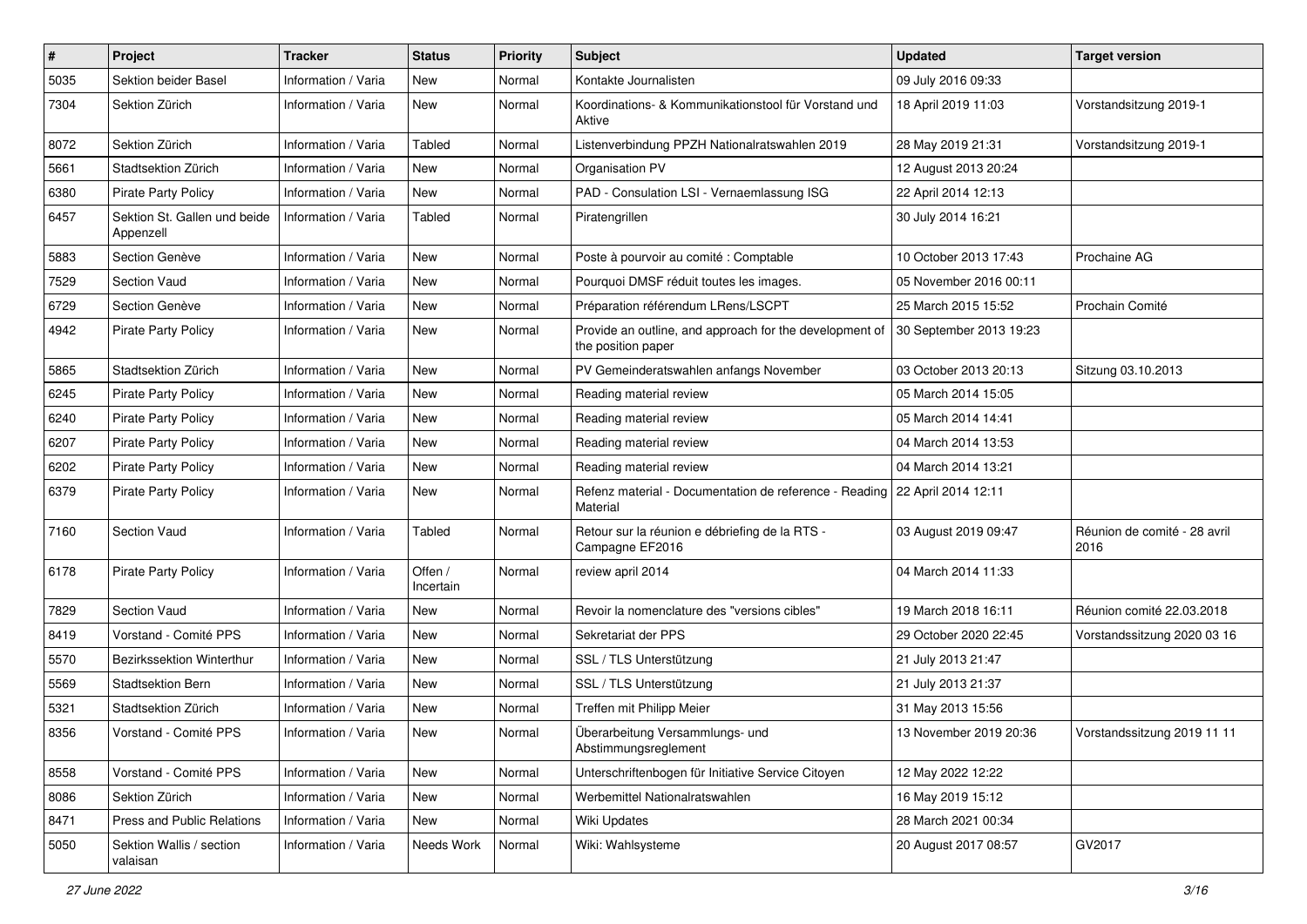| $\#$ | Project                                  | <b>Tracker</b>      | <b>Status</b>     | <b>Priority</b> | <b>Subject</b>                                                                                                                             | <b>Updated</b>          | <b>Target version</b>                                         |
|------|------------------------------------------|---------------------|-------------------|-----------------|--------------------------------------------------------------------------------------------------------------------------------------------|-------------------------|---------------------------------------------------------------|
| 5828 | Stadtsektion Zürich                      | Information / Varia | New               | Normal          | Winteraktivitäten                                                                                                                          | 17 September 2013 09:49 |                                                               |
| 7852 | Verwaltung                               | Creation            | <b>New</b>        | Normal          | Anleitung Members CiviCRM für Vorstände und PPVs<br>anpassen, ergänzen und übersetzen.                                                     | 12 December 2018 19:41  |                                                               |
| 8082 | Digitale Infrastruktur                   | Task / Tâche        | New               | High            | Accès Discourse                                                                                                                            | 19 December 2019 01:50  |                                                               |
| 4122 | Gruppo Ticino                            | Task / Tâche        | Needs Work        | High            | Accesso, impostazioni ed iscrizione membri a mailing list<br>sezione ticino                                                                | 20 April 2013 00:00     |                                                               |
| 8254 | Section Vaud                             | Task / Tâche        | <b>New</b>        | High            | Affichage sur les communes EF19                                                                                                            | 21 August 2019 14:51    | Réunion comité 2019-08-22                                     |
| 3948 | Bezirkssektion Winterthur                | Task / Tâche        | Needs Work        | Normal          | AG Schule und Bildung                                                                                                                      | 31 July 2013 21:00      | Parley 11                                                     |
| 8421 | Sektion beider Basel                     | Task / Tâche        | New               | Normal          | Aktuelle Vernehmlassungen                                                                                                                  | 02 October 2020 00:09   |                                                               |
| 8354 | Vorstand - Comité PPS                    | Task / Tâche        | New               | Normal          | Also for Italian/Tessin                                                                                                                    | 29 October 2019 10:57   |                                                               |
| 6021 | Sektion Wallis / section<br>valaisan     | Task / Tâche        | Needs<br>Feedback | Normal          | Amtsblatt Wallis: Öffentlich und Gratis                                                                                                    | 20 August 2017 08:34    | Existierende/Funktionierende<br>Datenschutz- und GIDA Behörde |
| 8337 | Vorstand - Comité PPS                    | Task / Tâche        | New               | Normal          | Änderung Begrüssung Neu Mitglieder                                                                                                         | 24 October 2019 07:05   |                                                               |
| 7975 | <b>Pirate Party Policy</b>               | Task / Tâche        | <b>New</b>        | Normal          | Änderung des Betäubungsmittelgesetzes und<br>Verordnung über Pilotversuche nach dem<br>Betäubungsmittelgesetz (Pilotversuche mit Cannabis) | 04 March 2019 14:49     |                                                               |
| 7089 | Sektion Wallis / section<br>valaisan     | Task / Tâche        | Done              | Normal          | Anfragen an Standesämtern                                                                                                                  | 02 March 2016 09:56     |                                                               |
| 7140 | <b>Section Vaud</b>                      | Task / Tâche        | Done              | Normal          | Approbation et signature du PV de l'AG par les membres   08 September 2019 06:41<br>du comité ainsi que les statuts du PPVD                |                         | Réunion de comité - 31 mars<br>2016                           |
| 5043 | Sektion beider Basel                     | Task / Tâche        | Needs Work        | Normal          | Aufgaben Stadtentwicklungspositionspapier                                                                                                  | 12 February 2015 19:22  |                                                               |
| 7321 | Sektion Zürich                           | Task / Tâche        | New               | Normal          | Auswertung Mitgliederversand                                                                                                               | 11 October 2016 17:11   |                                                               |
| 5104 | Sektion beider Basel                     | Task / Tâche        | <b>New</b>        | Low             | Automatisierte Verfolgung der Tätigkeiten des Grossrats<br><b>Basel-Stadt</b>                                                              | 23 April 2015 18:59     |                                                               |
| 8502 | Piratenversammlung /<br>Assemblée Pirate | Task / Tâche        | Needs Work        | Normal          | Bereinigung Differenzen Statuten und<br>Versammlungsreglement                                                                              | 16 February 2022 23:13  |                                                               |
| 3707 | Bezirkssektion Winterthur                | Task / Tâche        | <b>Needs Work</b> | Normal          | Beschneidungspraxis in Winterthur                                                                                                          | 21 April 2013 00:00     | Parley 11                                                     |
| 8195 | Vorstand - Comité PPS                    | Task / Tâche        | New               | Normal          | Bestimmung von Dossier- und Themenverantwortlichen<br>Désignation des responsables de dossiers et de sujets                                | 08 July 2019 08:37      | Vorstandssitzung 2019 07 08                                   |
| 7657 | Finanzen                                 | Task / Tâche        | New               | Urgent          | <b>BTC Zahlungen</b>                                                                                                                       | 12 April 2017 22:16     |                                                               |
| 8248 | Finanzen                                 | Task / Tâche        | <b>New</b>        | Normal          | Budget 2020                                                                                                                                | 19 August 2019 18:25    |                                                               |
| 8547 | Vorstand - Comité PPS                    | Task / Tâche        | <b>New</b>        | Normal          | Budget für die NR Wahlen                                                                                                                   | 15 March 2022 21:14     |                                                               |
| 7462 | <b>Section Vaud</b>                      | Task / Tâche        | Done              | Normal          | Camnpagne Référendum LRens                                                                                                                 | 16 May 2019 16:35       | Réunion de Comité - 25.08.2016                                |
| 8422 | Digitale Infrastruktur                   | Task / Tâche        | Needs<br>Feedback | High            | Civi Crm Funktionen extern geben                                                                                                           | 01 February 2022 02:19  |                                                               |
| 7491 | Section Vaud                             | Task / Tâche        | New               | Normal          | Comité de campagne élections cantonales 2017                                                                                               | 22 September 2016 21:53 | Réunion de Comité - 6.10.2016                                 |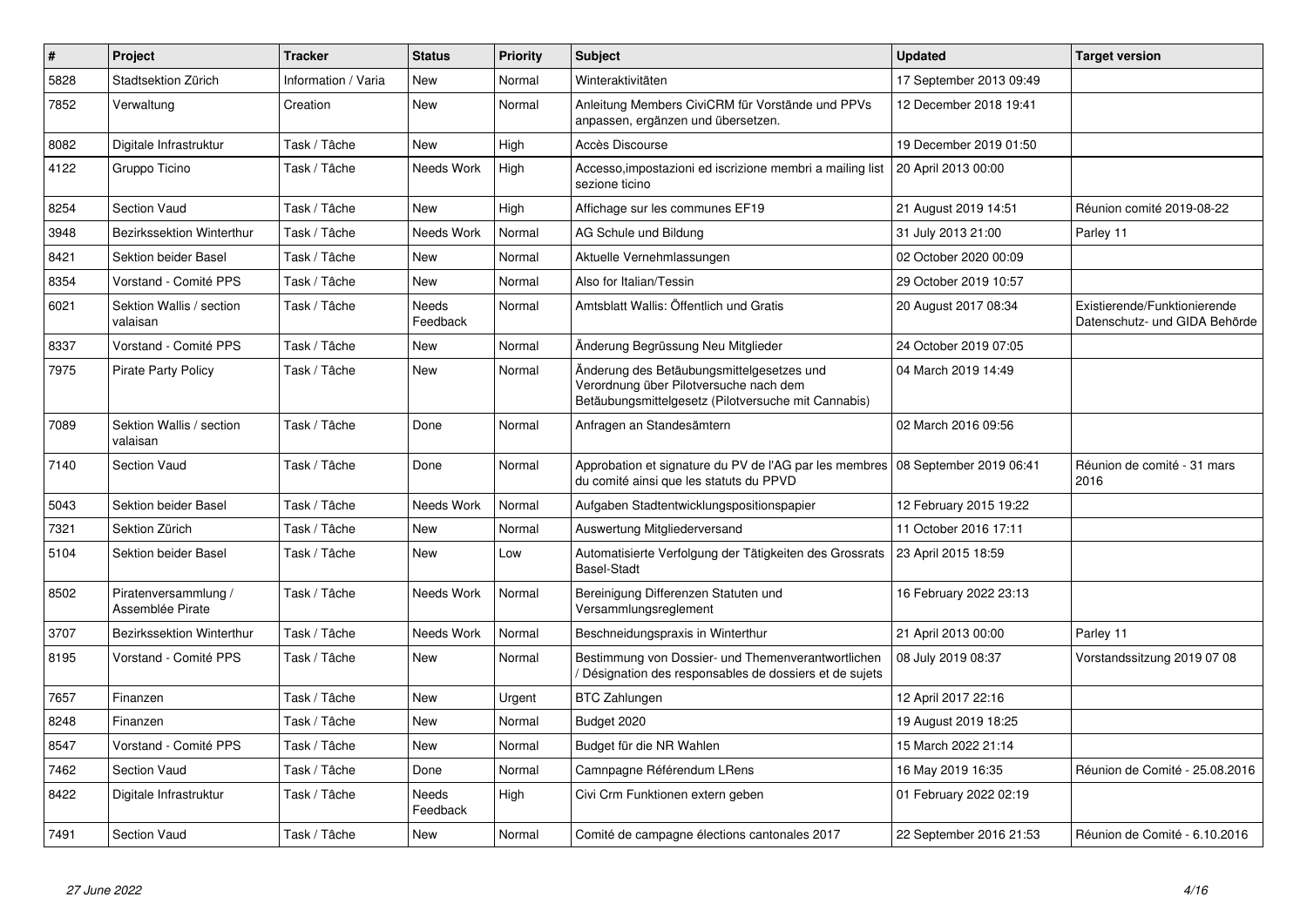| #    | Project                    | <b>Tracker</b> | <b>Status</b>        | <b>Priority</b> | Subject                                                                                                                                                                                                                                          | <b>Updated</b>         | <b>Target version</b>          |
|------|----------------------------|----------------|----------------------|-----------------|--------------------------------------------------------------------------------------------------------------------------------------------------------------------------------------------------------------------------------------------------|------------------------|--------------------------------|
| 6248 | Pirate Party Policy        | Task / Tâche   | New                  | Normal          | Communication - press release - communication interne<br>-> via pages de sections, twitter & facebook                                                                                                                                            | 05 March 2014 15:16    |                                |
| 6243 | Pirate Party Policy        | Task / Tâche   | <b>New</b>           | Normal          | Communication - press release - communication interne<br>-> via pages de sections, twitter & facebook                                                                                                                                            | 05 March 2014 14:55    |                                |
| 7828 | <b>Section Vaud</b>        | Task / Tâche   | <b>New</b>           | Normal          | Communication sur le 14 avril                                                                                                                                                                                                                    | 05 April 2018 16:42    | Réunion comité 05.04.2018      |
| 6688 | Section Genève             | Task / Tâche   | Needs Work           | Normal          | Comptabilité - Recherche Fiduciaire                                                                                                                                                                                                              | 25 March 2015 17:00    | Prochain Comité                |
| 7863 | Section Vaud               | Task / Tâche   | <b>New</b>           | Normal          | Compte Twitter PPVD                                                                                                                                                                                                                              | 14 April 2018 09:24    | Réunion comité 19.04.2018      |
| 7463 | Section Vaud               | Task / Tâche   | Done                 | Normal          | Conférence-débats 2e partie 2016                                                                                                                                                                                                                 | 19 April 2019 15:11    | Réunion de Comité - 6.10.2016  |
| 6206 | <b>Pirate Party Policy</b> | Task / Tâche   | Done                 | Normal          | Consultation "Modification loi fédérale sur les systèmes<br>d'information de la Confédération dans le domaine du<br>sport (LSIS)" - Vernehmlassung "Änderung<br>Bundesgesetz über die Informationssysteme des<br>Bundes im Bereich Sport (IBSG)" | 08 April 2015 09:26    |                                |
| 6201 | <b>Pirate Party Policy</b> | Task / Tâche   | New                  | Normal          | Consultation - Modification du Code des obligations<br>(Droit des raisons de commerce) / Vernehmlassung -<br>Änderung des Obligationenrechts (Firmenrecht)                                                                                       | 04 March 2014 13:21    |                                |
| 6726 | <b>Pirate Party Policy</b> | Task / Tâche   | Done                 | Normal          | Consultation FINMA - LBA / GvW                                                                                                                                                                                                                   | 08 April 2015 09:18    |                                |
| 6177 | <b>Pirate Party Policy</b> | Task / Tâche   | Offen /<br>Incertain | Normal          | Consultation process review                                                                                                                                                                                                                      | 08 April 2015 09:26    |                                |
| 6784 | Press and Public Relations | Task / Tâche   | Needs Work           | High            | CP - Déclaration D. Burkhalter DFAE «Promoting trust<br>and globally shared rules to ensure an open, free and<br>secure cyberspace»                                                                                                              | 17 April 2015 18:12    |                                |
| 8252 | Section Vaud               | Task / Tâche   | <b>New</b>           | Normal          | Création d'un compte LinkedIn pour le PPVD                                                                                                                                                                                                       | 21 August 2019 14:47   | Réunion comité 2019-08-22      |
| 7500 | Section Vaud               | Task / Tâche   | <b>New</b>           | Normal          | Création d'un programme de communication vaudois                                                                                                                                                                                                 | 04 October 2016 17:54  | Réunion de Comité - 6.10.2016  |
| 7521 | Section Vaud               | Task / Tâche   | New                  | Normal          | Création d'une newsletter et appel à la candidature<br>Election cantonale                                                                                                                                                                        | 22 October 2016 13:37  | Réunion de Comité - 20.10.2016 |
| 7470 | <b>Section Vaud</b>        | Task / Tâche   | Done                 | Normal          | Creation des stands                                                                                                                                                                                                                              | 13 June 2019 15:55     |                                |
| 6389 | Sektion Bern               | Task / Tâche   | New                  | High            | Datenschutz Problem BE Gemeinden                                                                                                                                                                                                                 | 28 April 2014 22:11    |                                |
| 5999 | Bezirkssektion Winterthur  | Task / Tâche   | <b>New</b>           | Normal          | Datenschutz von Steuer- und Einwohnerdaten                                                                                                                                                                                                       | 21 November 2013 20:52 |                                |
| 7986 | Grafik und Design          | Task / Tâche   | New                  | Normal          | Datenv von Grafik/Design auf einer Instanz der PPS<br>hosten                                                                                                                                                                                     | 22 January 2019 12:54  |                                |
| 6215 | <b>Pirate Party Policy</b> | Task / Tâche   | <b>New</b>           | Normal          | Development of the "Economy" section                                                                                                                                                                                                             | 04 March 2014 14:36    |                                |
| 6213 | <b>Pirate Party Policy</b> | Task / Tâche   | New                  | Normal          | Development of the "Environment" section                                                                                                                                                                                                         | 04 March 2014 14:28    |                                |
| 6211 | <b>Pirate Party Policy</b> | Task / Tâche   | New                  | Normal          | Development of the "Etat de droit" section                                                                                                                                                                                                       | 04 March 2014 14:34    |                                |
| 6214 | Pirate Party Policy        | Task / Tâche   | New                  | Normal          | Development of the "Patrimoine Commun" section of<br>PPS Program                                                                                                                                                                                 | 04 March 2014 14:33    |                                |
| 6212 | <b>Pirate Party Policy</b> | Task / Tâche   | New                  | Normal          | Development of the "Security" section                                                                                                                                                                                                            | 04 March 2014 14:33    |                                |
| 6210 | Pirate Party Policy        | Task / Tâche   | New                  | Normal          | Development of the Area verbiage                                                                                                                                                                                                                 | 04 March 2014 14:34    |                                |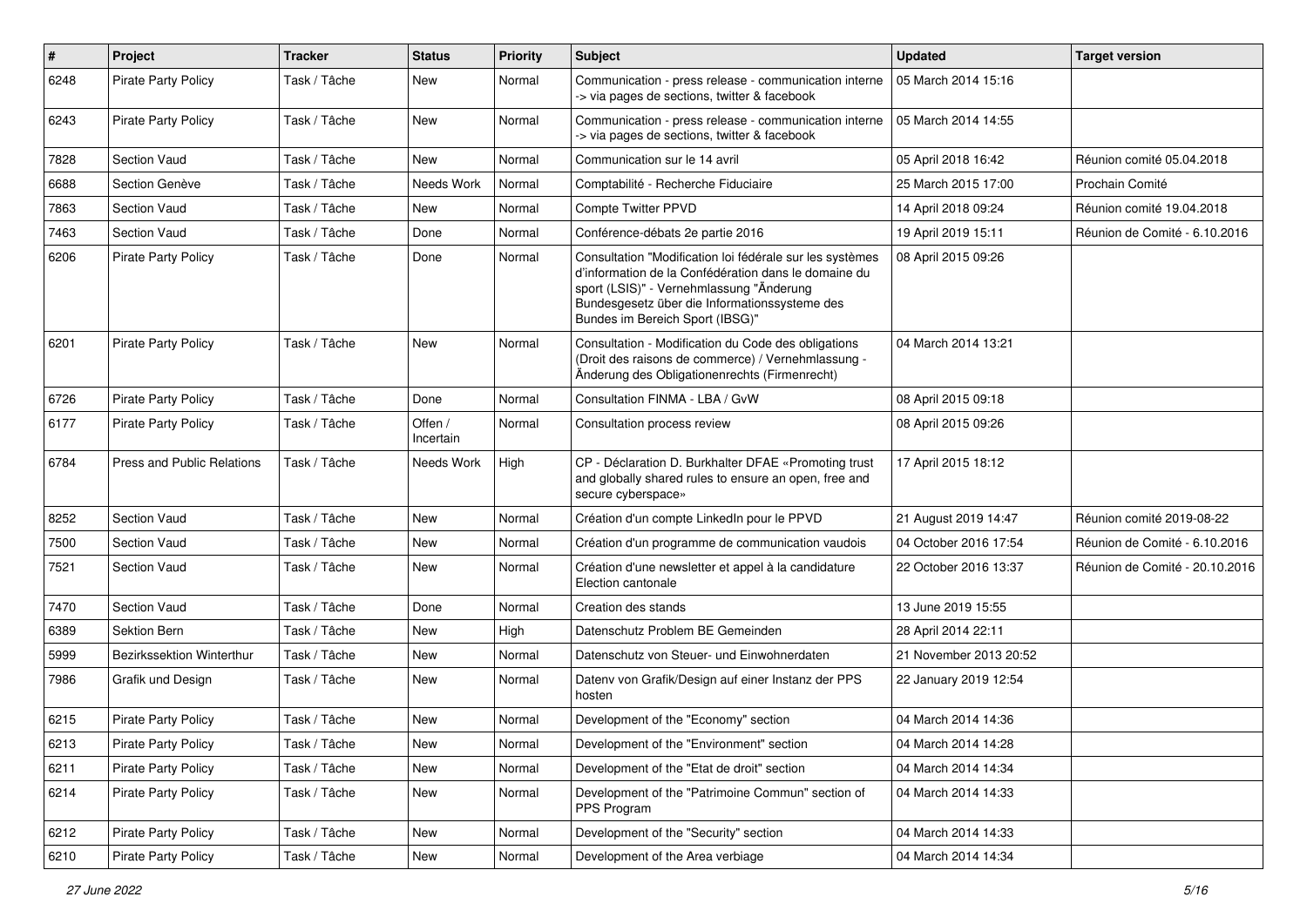| $\pmb{\#}$ | Project                              | <b>Tracker</b> | <b>Status</b>     | <b>Priority</b> | <b>Subject</b>                                                                                                                | <b>Updated</b>          | <b>Target version</b>          |
|------------|--------------------------------------|----------------|-------------------|-----------------|-------------------------------------------------------------------------------------------------------------------------------|-------------------------|--------------------------------|
| 6246       | Pirate Party Policy                  | Task / Tâche   | New               | Normal          | Development of the PPS report on the consultation                                                                             | 05 March 2014 15:13     |                                |
| 6241       | <b>Pirate Party Policy</b>           | Task / Tâche   | <b>New</b>        | Normal          | Development of the PPS report on the consultation                                                                             | 05 March 2014 14:44     |                                |
| 6205       | <b>Pirate Party Policy</b>           | Task / Tâche   | New               | Normal          | Development of the PPS report on the consultation                                                                             | 04 March 2014 13:32     |                                |
| 6222       | <b>Pirate Party Policy</b>           | Task / Tâche   | Done              | Normal          | Développement argumentaires votations populaire 18<br>mai - Entwicklung Argumentationshilfe Themen<br>Volksabstimmung 18. Mai | 27 November 2019 21:23  |                                |
| 5400       | Sektion Wallis / section<br>valaisan | Task / Tâche   | Needs<br>Feedback | Normal          | Dienststelle für Datenschutz und Öffentlichkeitsprinzip                                                                       | 20 April 2017 17:36     |                                |
| 6645       | Section Genève                       | Task / Tâche   | Needs Work        | Normal          | Dossier médical en ligne                                                                                                      | 25 March 2015 17:03     | Prochain Comité                |
| 3864       | <b>Bezirkssektion Winterthur</b>     | Task / Tâche   | Needs Work        | Normal          | E-Book Bibliothek DRM                                                                                                         | 06 March 2013 18:18     | Parley 13                      |
| 5430       | Sektion Wallis / section<br>valaisan | Task / Tâche   | Needs<br>Feedback | Normal          | Einrichtung interne Mailingliste                                                                                              | 20 August 2017 08:31    | GV2017                         |
| 7801       | Section Vaud                         | Task / Tâche   | <b>New</b>        | Normal          | Election de vérificateurs de comptes                                                                                          | 08 February 2018 18:58  |                                |
| 7468       | <b>Section Vaud</b>                  | Task / Tâche   | Done              | Normal          | Elections communales 2016 et EF 2015 - finances<br>factures ouvertes - point de sitation                                      | 19 April 2019 15:10     | Réunion de Comité - 25.08.2016 |
| 3911       | Bezirkssektion Winterthur            | Task / Tâche   | Needs Work        | Normal          | Elektronisches Büro in der Stadtverwaltung                                                                                    | 21 April 2013 00:00     | Parley 11                      |
| 8378       | Digitale Infrastruktur               | Task / Tâche   | Needs Work        | Normal          | Erstelllung subdomain für neue Sektion<br>Thurgau/Schauffhausen + SG/AR/Ai                                                    | 19 December 2019 00:53  |                                |
| 8033       | Section Vaud                         | Task / Tâche   | Done              | Normal          | Faire liste du matériel de campagne                                                                                           | 03 August 2019 20:59    | Réunion comité 2019-02-21      |
| 5389       | Bezirkssektion Winterthur            | Task / Tâche   | Needs Work        | High            | Falsche Anreize in Sozialhilfe                                                                                                | 17 June 2013 16:43      | Parley 18                      |
| 8001       | Finanzen                             | Task / Tâche   | <b>New</b>        | Normal          | Fehlende Finanzdaten / Jahre auf der Homepage mit<br>entsprechenden Forumalren ergänzen                                       | 01 December 2018 17:35  |                                |
| 8444       | Vorstand - Comité PPS                | Task / Tâche   | Needs Work        | High            | Fehlende Mitgliederbeiträge für die Sektion PPBB                                                                              | 29 October 2020 16:58   |                                |
| 5068       | <b>Pirate Party Policy</b>           | Task / Tâche   | New               | Normal          | Fehlende Position zu Whistleblowing                                                                                           | 21 November 2015 16:13  |                                |
| 5291       | Stadtsektion Zürich                  | Task / Tâche   | Done              | Normal          | Festlegen von Terminen für die PV                                                                                             | 03 October 2013 20:15   | Stammtisch 27.05.2013          |
| 5831       | Stadtsektion Zürich                  | Task / Tâche   | <b>New</b>        | Normal          | Festlegen Vorstand Sitzungen PP Züri                                                                                          | 17 September 2013 09:51 |                                |
| 4746       | <b>Bezirkssektion Winterthur</b>     | Task / Tâche   | Needs Work        | Normal          | Förderung des Innovativen Motorisierten<br>Individualverkehrs (IMIV)                                                          | 21 April 2013 00:00     | Parley 13                      |
| 7467       | Section Vaud                         | Task / Tâche   | Done              | Normal          | Formation média                                                                                                               | 13 June 2019 15:54      | Réunion de Comité - 25.08.2016 |
| 5664       | Stadtsektion Zürich                  | Task / Tâche   | New               | Normal          | Forum Stadt-Zürich beantragen                                                                                                 | 07 August 2013 21:17    |                                |
| 8079       | Sektion Zürich                       | Task / Tâche   | New               | Normal          | Fotograf buchen                                                                                                               | 04 May 2019 19:52       |                                |
| 3716       | Bezirkssektion Winterthur            | Task / Tâche   | Needs Work        | Low             | Frauenparkplätze                                                                                                              | 21 April 2013 00:00     | Parley 11                      |
| 6850       | Sektion Zürich                       | Task / Tâche   | New               | Normal          | Fundraising                                                                                                                   | 27 August 2015 18:40    | Vorstandssitzung 2015-08-27    |
| 7002       | Sektion beider Basel                 | Task / Tâche   | Needs Work        | Normal          | Für ein lebendiges Basel                                                                                                      | 02 October 2020 00:23   |                                |
| 5227       | Bezirkssektion Winterthur            | Task / Tâche   | New               | Normal          | Gesamtkostenrechnung Neuhegi                                                                                                  | 15 May 2013 20:53       | Parley 16 (6.6.2013)           |
| 2531       | <b>Pirate Party Policy</b>           | Task / Tâche   | Needs Work        | Normal          | Gleichstellung                                                                                                                | 20 February 2013 16:39  |                                |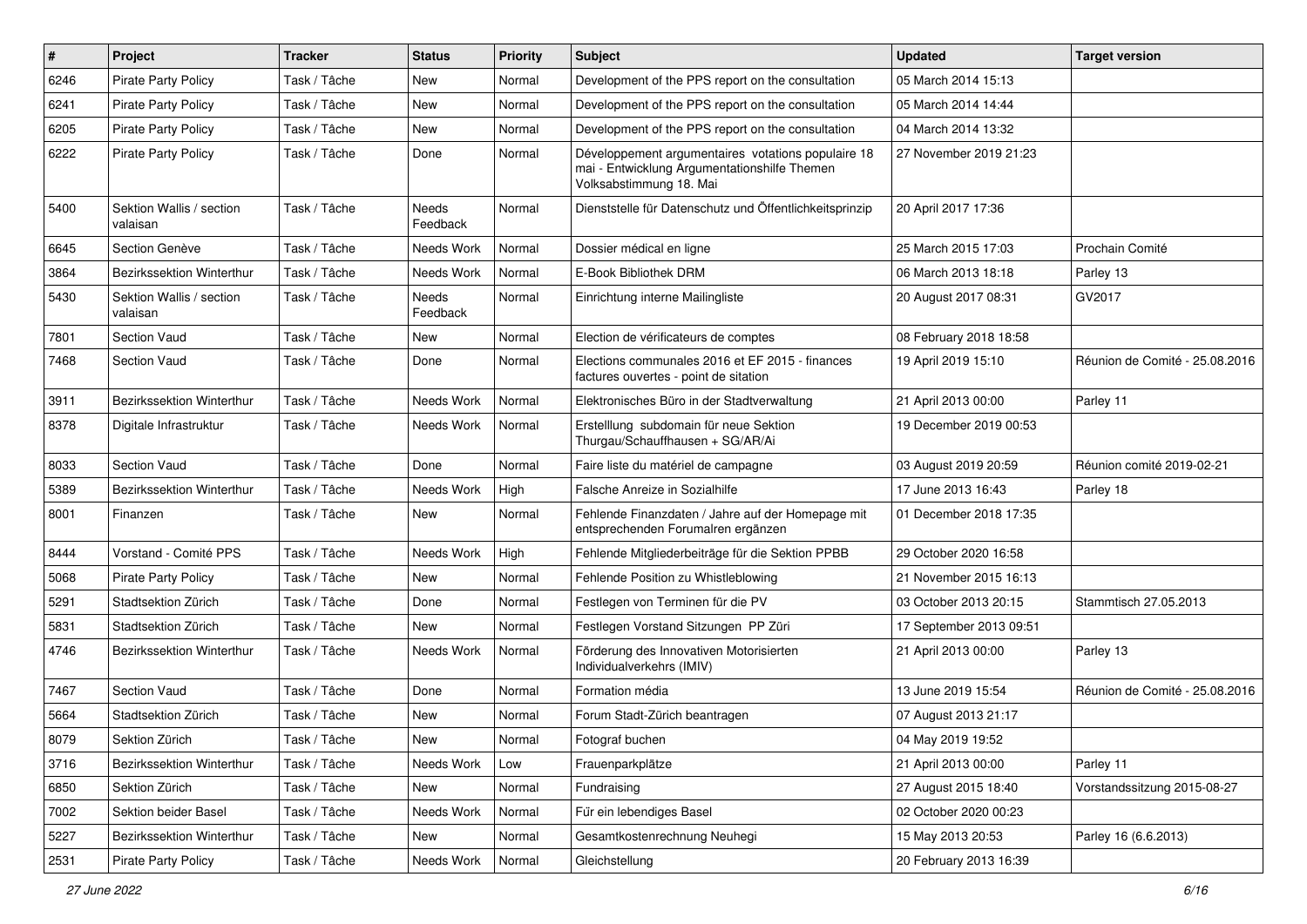| $\pmb{\#}$ | Project                                   | <b>Tracker</b> | <b>Status</b>     | <b>Priority</b> | <b>Subject</b>                                                             | <b>Updated</b>          | <b>Target version</b>                  |
|------------|-------------------------------------------|----------------|-------------------|-----------------|----------------------------------------------------------------------------|-------------------------|----------------------------------------|
| 7739       | Sektion Wallis / section<br>valaisan      | Task / Tâche   | New               | Normal          | GV2017                                                                     | 20 August 2017 09:00    | GV2017                                 |
| 8108       | Digitale Infrastruktur                    | Task / Tâche   | Needs<br>Feedback | Normal          | Hinterlegung Druckvorlagen                                                 | 10 February 2022 16:00  |                                        |
| 5346       | Bezirkssektion Winterthur                 | Task / Tâche   | <b>New</b>        | Normal          | Holidi                                                                     | 08 June 2013 15:47      | Parley 17 (13.6.2013)                  |
| 4057       | Bezirkssektion Winterthur                 | Task / Tâche   | Needs Work        | Normal          | Informatikprojekte prüfen                                                  | 21 April 2013 00:00     | Parley 11                              |
| 7516       | Sektion Zürich                            | Task / Tâche   | New               | Normal          | Kalender abonnieren auf Website fixen                                      | 02 April 2019 18:11     | Vorstandsitzung 2019-1                 |
| 7987       | Vorstand - Comité PPS                     | Task / Tâche   | Done              | Normal          | Kommunikationskonzept                                                      | 03 February 2020 19:12  | Vorstandssitzung 2019 05 27            |
| 4388       | Finanzen                                  | Task / Tâche   | Needs Work        | Urgent          | Kontenplan                                                                 | 04 April 2013 07:13     |                                        |
| 8061       | Sektion Zürich                            | Task / Tâche   | <b>New</b>        | Normal          | Kontovollmachten geregelt kriegen                                          | 02 April 2019 18:15     | Vorstandsitzung 2019-1                 |
| 5637       | <b>Pirate Party Policy</b>                | Task / Tâche   | Done              | Normal          | Korrektur der Uebersetzung der Identite                                    | 22 March 2014 17:28     |                                        |
| 8237       | <b>Section Vaud</b>                       | Task / Tâche   | New               | High            | La campagne électorale du PPVD sur les réseaux<br>sociaux privés et libres | 12 September 2019 15:03 | Réunion comité 2019-09-05              |
| 8430       | Sektion beider Basel                      | Task / Tâche   | Needs Work        | Normal          | Lagerort und Materialbestand der PPBB                                      | 02 October 2020 00:08   |                                        |
| 8204       | <b>Section Vaud</b>                       | Task / Tâche   | Needs Work        | High            | Le questionnaire de l'ALLIANCE-ENVIRONNEMENT                               | 20 August 2019 14:53    | Réunion comité 2019-07-25              |
| 8203       | <b>Section Vaud</b>                       | Task / Tâche   | Needs Work        | High            | Le questionnaire de la société vaudoise de médecine                        | 20 August 2019 14:52    | Réunion comité 2019-07-25              |
| 7522       | <b>Section Vaud</b>                       | Task / Tâche   | New               | Normal          | Les modalités éléctorales 2017                                             | 22 October 2016 13:43   | Réunion de Comité - 20.10.2016         |
| 8218       | <b>Section Vaud</b>                       | Task / Tâche   | <b>New</b>        | High            | Lettre de remerciement à M. Burgerer pour son don                          | 20 August 2019 14:56    | Réunion comité 2019-09-05              |
| 3033       | Sektion St. Gallen und beide<br>Appenzell | Task / Tâche   | Done              | Normal          | Liquid Feedback                                                            | 10 June 2014 20:10      |                                        |
| 4064       | Bezirkssektion Winterthur                 | Task / Tâche   | Needs<br>Feedback | Normal          | Liquid Feedback für die Stadt Winterthur                                   | 07 April 2013 15:34     | Parley 15 (2.5.2013)                   |
| 5293       | Stadtsektion Zürich                       | Task / Tâche   | New               | Normal          | Lokation nächste fliegende Stammtische festlegen und<br>kommunizieren      | 27 May 2013 18:59       | Stammtisch 27.05.2013                  |
| 4138       | Gruppo Ticino                             | Task / Tâche   | Needs Work        | High            | Mailing List problema messaggio conferma<br>sottoscrizione                 | 20 April 2013 00:00     |                                        |
| 7868       | Digitale Infrastruktur                    | Task / Tâche   | Needs<br>Feedback | Normal          | Mailverteiler für die PPS Ticino erstellen                                 | 19 December 2019 01:40  |                                        |
| 5832       | Stadtsektion Zürich                       | Task / Tâche   | New               | Normal          | Meet the Pirates, Stammtisch Upgrade                                       | 17 September 2013 10:06 |                                        |
| 3568       | Bezirkssektion Winterthur                 | Task / Tâche   | Needs Work        | Normal          | Messung der Schulgualität                                                  | 07 April 2013 15:45     |                                        |
| 7862       | Section Vaud                              | Task / Tâche   | New               | Normal          | Mise à jour de la page wiki des PV                                         | 14 April 2018 09:21     | Réunion comité 19.04.2018              |
| 7497       | Section Vaud                              | Task / Tâche   | New               | Normal          | Mise à jour du calendrier du site web                                      | 04 October 2016 17:42   | Réunion de Comité - 6.10.2016          |
| 7499       | Section Vaud                              | Task / Tâche   | New               | Normal          | Mise à jour logiciel du site web                                           | 04 October 2016 17:50   | Réunion de Comité - 6.10.2016          |
| 7498       | Section Vaud                              | Task / Tâche   | New               | Normal          | Mise au propre du programme vaudois                                        | 04 October 2016 17:45   | Réunion de Comité - 6.10.2016          |
| 7381       | Section Vaud                              | Task / Tâche   | New               | Normal          | Mise en place d'un outil de sondage                                        | 09 July 2016 09:42      | Réunion de comité - 14 juillet<br>2016 |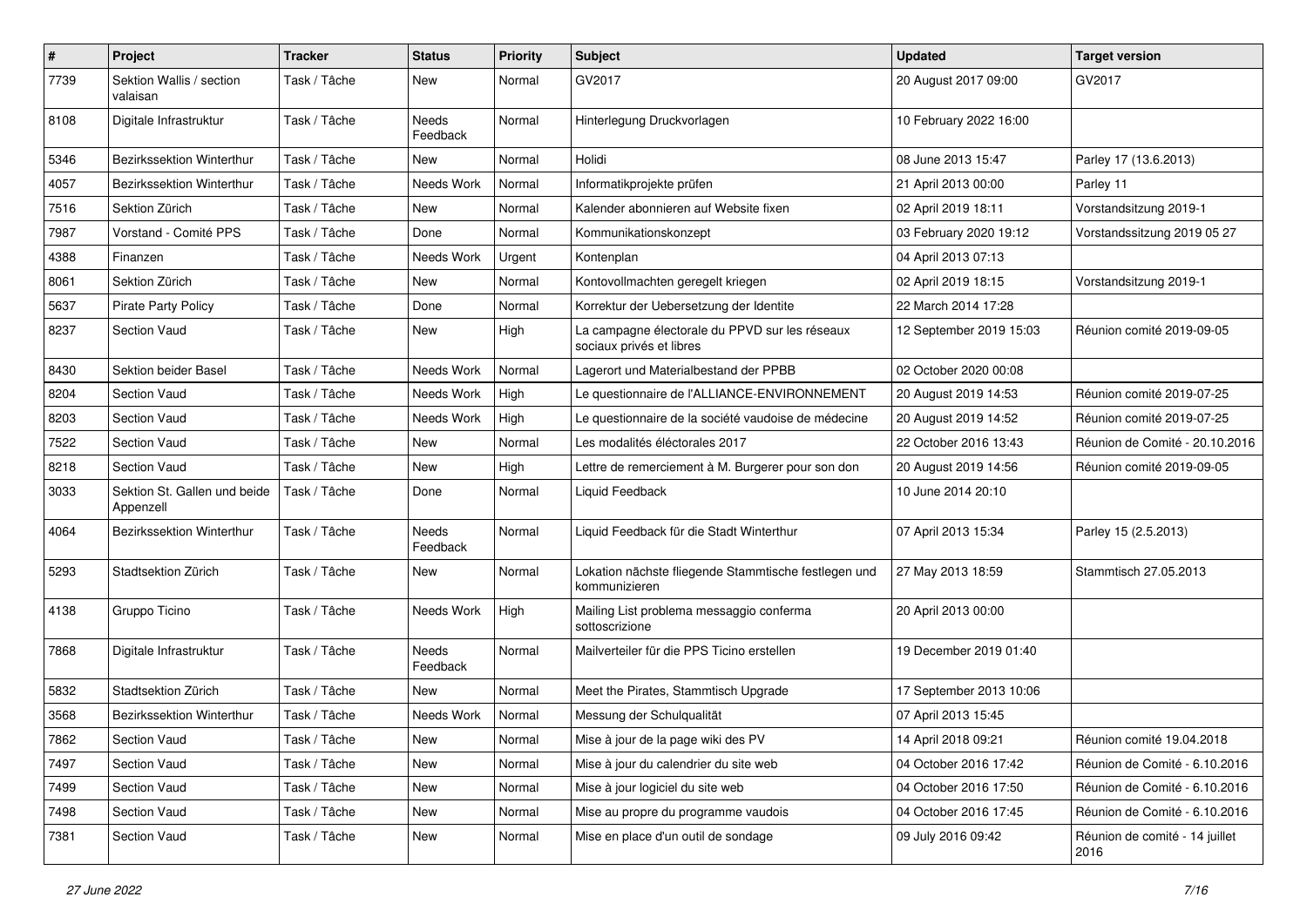| $\#$ | Project                              | <b>Tracker</b> | <b>Status</b> | <b>Priority</b> | <b>Subject</b>                                                    | <b>Updated</b>         | <b>Target version</b>                 |
|------|--------------------------------------|----------------|---------------|-----------------|-------------------------------------------------------------------|------------------------|---------------------------------------|
| 7199 | Section Vaud                         | Task / Tâche   | New           | Normal          | Mise en place de la pétition evoting                              | 11 March 2016 16:46    |                                       |
| 8060 | Sektion Zürich                       | Task / Tâche   | New           | High            | Mitglieder und andere potenzielle Kandidaten<br>durchtelefonieren | 03 April 2019 15:17    | Vorstandsitzung 2019-1                |
| 8077 | Sektion Zürich                       | Task / Tâche   | <b>New</b>    | Normal          | Mitglieder-Postversand                                            | 03 May 2019 09:01      |                                       |
| 8000 | Finanzen                             | Task / Tâche   | New           | Normal          | Mitgliederbeiträge der Sektionen                                  | 01 December 2018 16:34 |                                       |
| 7363 | <b>Section Vaud</b>                  | Task / Tâche   | New           | Normal          | Modifications des statuts pour la banque                          | 25 June 2016 16:55     | Réunion du comité - 2 juillet<br>2016 |
| 8058 | Sektion Zürich                       | Task / Tâche   | Needs Work    | Normal          | Neue Statuten auf Website publizieren                             | 02 April 2019 14:38    |                                       |
| 7999 | Verwaltung                           | Task / Tâche   | New           | Normal          | Neuer Willkommens-Text nach Aufnahme als Mitglied                 | 01 October 2020 23:09  |                                       |
| 3732 | Bezirkssektion Winterthur            | Task / Tâche   | Needs Work    | Low             | Neues Hallenbad                                                   | 02 May 2013 22:37      | Parley 15 (2.5.2013)                  |
| 8351 | Vorstand - Comité PPS                | Task / Tâche   | Done          | Normal          | Newsletter                                                        | 25 May 2020 19:24      | Vorstandssitzung 2019 11 25           |
| 7465 | <b>Section Vaud</b>                  | Task / Tâche   | <b>New</b>    | Normal          | Newsletter septembre                                              | 25 August 2016 08:00   |                                       |
| 8381 | Vorstand - Comité PPS                | Task / Tâche   | New           | Normal          | Notiz/Eintrag von Berechtigungen für Mitgleider im<br>Members     | 08 December 2019 10:30 | PPS Meeting 09.12.2019                |
| 3706 | <b>Bezirkssektion Winterthur</b>     | Task / Tâche   | Needs Work    | Normal          | Notschlafstellen bei der Heilsarmee                               | 21 April 2013 00:00    | Parley 11                             |
| 5517 | Bezirkssektion Winterthur            | Task / Tâche   | Needs Work    | Normal          | O-Ton                                                             | 13 July 2013 17:39     |                                       |
| 7997 | Verwaltung                           | Task / Tâche   | New           | Normal          | Online Anmeldung Mitglied                                         | 01 October 2020 23:12  |                                       |
| 7001 | Sektion beider Basel                 | Task / Tâche   | New           | Normal          | Online Infos/Struktur aktualisieren und überarbeiten              | 28 November 2015 10:44 |                                       |
| 3567 | <b>Bezirkssektion Winterthur</b>     | Task / Tâche   | Needs Work    | Normal          | Open Data                                                         | 26 February 2013 08:12 | Parley 11                             |
| 5870 | Sektion Wallis / section<br>valaisan | Task / Tâche   | Needs Work    | Normal          | Opendata.admin.ch                                                 | 20 August 2017 08:31   | GV2017                                |
| 4507 | <b>Bezirkssektion Winterthur</b>     | Task / Tâche   | Needs Work    | Normal          | OpenData: Wem gehört das Datenmaterial                            | 02 May 2013 22:34      |                                       |
| 3708 | Bezirkssektion Winterthur            | Task / Tâche   | Needs Work    | High            | OpenSource Nachtrag und Vorbereitung                              | 19 April 2013 00:00    | Parley 13                             |
| 7236 | <b>Section Vaud</b>                  | Task / Tâche   | Done          | Normal          | Organisation de la campagne référendaire LSCPT                    | 07 May 2018 12:58      | Réunion de comité - 31 mars<br>2016   |
| 7906 | Section Vaud                         | Task / Tâche   | <b>New</b>    | Normal          | Organisation et planification de la 2ème AGE 2018                 | 14 June 2018 14:55     | Réunion comité 14.06.2018             |
| 5041 | Sektion beider Basel                 | Task / Tâche   | Needs Work    | Low             | Parlaments-Daten automatisch abgreifen lassen                     | 23 April 2015 18:59    |                                       |
| 4893 | Sektion Wallis / section<br>valaisan | Task / Tâche   | Done          | Normal          | Pflichtenheft Vorstand (2)                                        | 13 December 2014 10:14 |                                       |
| 4639 | Sektion Wallis / section<br>valaisan | Task / Tâche   | Needs Work    | Normal          | pi-Vote Sektionsabstimmungen                                      | 07 July 2014 20:30     |                                       |
| 5873 | Sektion Wallis / section<br>valaisan | Task / Tâche   | Tabled        | Normal          | Pi-Vote Zertifikate                                               | 20 August 2017 08:31   | GV2017                                |
| 8253 | Section Vaud                         | Task / Tâche   | New           | Normal          | Plate-forme EF19 vidéo de la rts                                  | 21 August 2019 14:43   | Réunion comité 2019-08-22             |
| 6218 | <b>Pirate Party Policy</b>           | Task / Tâche   | New           | Normal          | Position guideline development                                    | 04 March 2014 14:49    |                                       |
| 6219 | <b>Pirate Party Policy</b>           | Task / Tâche   | New           | Normal          | Position guideline development planning                           | 04 March 2014 14:49    |                                       |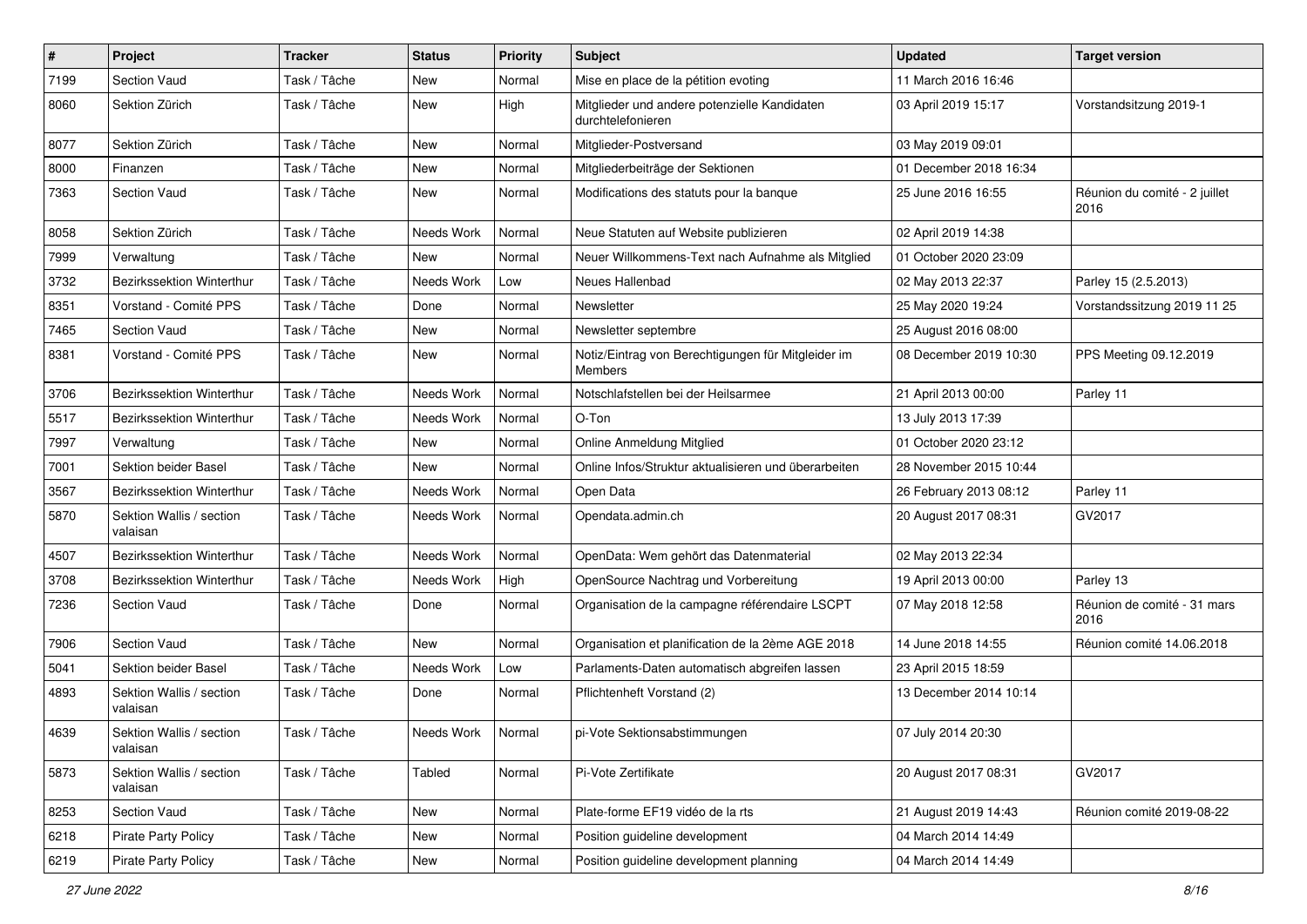| $\sharp$ | Project                           | <b>Tracker</b> | <b>Status</b> | <b>Priority</b> | <b>Subject</b>                                                                                                                           | <b>Updated</b>          | <b>Target version</b>           |
|----------|-----------------------------------|----------------|---------------|-----------------|------------------------------------------------------------------------------------------------------------------------------------------|-------------------------|---------------------------------|
| 6255     | <b>Pirate Party Policy</b>        | Task / Tâche   | New           | Normal          | Positionspapier Rechtsstaat updaten                                                                                                      | 21 November 2015 16:11  |                                 |
| 6254     | <b>Pirate Party Policy</b>        | Task / Tâche   | New           | Normal          | Positionspapier Suchtpolitik updaten                                                                                                     | 21 November 2015 16:12  |                                 |
| 5915     | Sektion Zürich                    | Task / Tâche   | New           | Normal          | Positionspapier «Laizismus»                                                                                                              | 06 November 2014 18:48  |                                 |
| 5058     | <b>Pirate Party Policy</b>        | Task / Tâche   | Needs Work    | Normal          | Positionspapier: Patente                                                                                                                 | 15 April 2013 14:10     |                                 |
| 5830     | Stadtsektion Zürich               | Task / Tâche   | <b>New</b>    | Normal          | PP Patente                                                                                                                               | 17 September 2013 09:51 |                                 |
| 6209     | <b>Pirate Party Policy</b>        | Task / Tâche   | New           | Normal          | PPS Program development                                                                                                                  | 04 March 2014 14:17     |                                 |
| 6748     | <b>Press and Public Relations</b> | Task / Tâche   | Done          | Urgent          | PR - Bund niederlässt wieder IT Security!                                                                                                | 02 April 2015 12:03     |                                 |
| 8120     | Section Vaud                      | Task / Tâche   | Done          | Normal          | Préparation de notre voyage à Olten le 23 juin 2019                                                                                      | 03 August 2019 20:59    | Réunion comité 2019-06-13       |
| 6676     | Section Genève                    | Task / Tâche   | Done          | Normal          | Préparation éléction national                                                                                                            | 27 June 2016 09:53      | Prochain Comité                 |
| 7466     | Section Vaud                      | Task / Tâche   | Done          | Normal          | Préparation Elections cantonales - désignation de<br>candidats - alliance - etc                                                          | 13 June 2019 15:54      | Réunion de Comité - 25.08.2016  |
| 6677     | Section Genève                    | Task / Tâche   | Done          | Normal          | Préparation prochaine AG                                                                                                                 | 19 October 2015 17:06   | Prochain Comité                 |
| 5217     | Bezirkssektion Winterthur         | Task / Tâche   | <b>New</b>    | Normal          | Pressemitteilung Stimmparolen                                                                                                            | 12 May 2013 19:39       |                                 |
| 7998     | <b>Press and Public Relations</b> | Task / Tâche   | New           | Normal          | Presseverteiler im PressCRM aktualisieren sowie<br>ergänzen                                                                              | 01 December 2018 13:05  |                                 |
| 7527     | Section Vaud                      | Task / Tâche   | Done          | High            | Prise de possition sur le référendum vaudois sur la<br>mendicité                                                                         | 03 August 2019 12:57    | Réunion de Comité - 3.11.2016   |
| 5014     | Bezirkssektion Winterthur         | Task / Tâche   | Needs Work    | Low             | Problematik "gebundene Ausgaben"                                                                                                         | 02 May 2013 22:31       | Parley 15 (2.5.2013)            |
| 6438     | Sektion Bern                      | Task / Tâche   | New           | High            | Probleme bei elektronischer Zählung der Stimmzettel in<br>der Stadt Bern                                                                 | 28 May 2014 10:18       |                                 |
| 8117     | Vorstand - Comité PPS             | Task / Tâche   | <b>New</b>    | Normal          | Procédure de communication entre les membres du<br>comité du PPS // Kommunikationsverfahren zwischen<br>den Mitgliedern des PPS-Vorstand | 14 October 2019 19:26   | Vorstandssitzung 2019 06 24     |
| 4137     | Gruppo Ticino                     | Task / Tâche   | Needs Work    | Normal          | Programma Partito Pirata Ticino                                                                                                          | 21 April 2013 00:00     |                                 |
| 4941     | <b>Pirate Party Policy</b>        | Task / Tâche   | Done          | Normal          | prostitution                                                                                                                             | 30 September 2013 19:23 |                                 |
| 5373     | Sektion beider Basel              | Task / Tâche   | New           | Normal          | Prozess für Spender erstellen/festhalten                                                                                                 | 12 February 2015 19:15  |                                 |
| 4058     | Bezirkssektion Winterthur         | Task / Tâche   | Needs Work    | Normal          | Prüfung der Zuwendungen an Dritte<br>(Sozialdepartement)                                                                                 | 21 April 2013 00:00     | Parley 11                       |
| 6224     | <b>Pirate Party Policy</b>        | Task / Tâche   | New           | Normal          | Publication - Diffusion aux sections                                                                                                     | 04 March 2014 15:19     |                                 |
| 7341     | Section Vaud                      | Task / Tâche   | Done          | Urgent          | Publipostage de formulaire Iscpt                                                                                                         | 19 April 2019 15:12     | Réunion de comité - 9 juin 2016 |
| 8220     | Section Vaud                      | Task / Tâche   | New           | High            | Recherche d'un petit cadeau de remerciement                                                                                              | 20 August 2019 14:57    | Réunion comité 2019-09-05       |
| 7505     | Section Vaud                      | Task / Tâche   | New           | Normal          | Recherche de la salle pour le 8 décembre                                                                                                 | 06 October 2016 22:17   | Réunion de Comité - 20.10.2016  |
| 8219     | Section Vaud                      | Task / Tâche   | New           | High            | Rédaction de la lettre                                                                                                                   | 20 August 2019 14:56    | Réunion comité 2019-08-22       |
| 6727     | Pirate Party Policy               | Task / Tâche   | Done          | Normal          | Rédaction de la réponse de la consultation                                                                                               | 08 April 2015 09:17     |                                 |
| 6247     | Pirate Party Policy               | Task / Tâche   | New           | Normal          | Rédaction du rapport et de la lettre d'accompagnement                                                                                    | 05 March 2014 15:15     |                                 |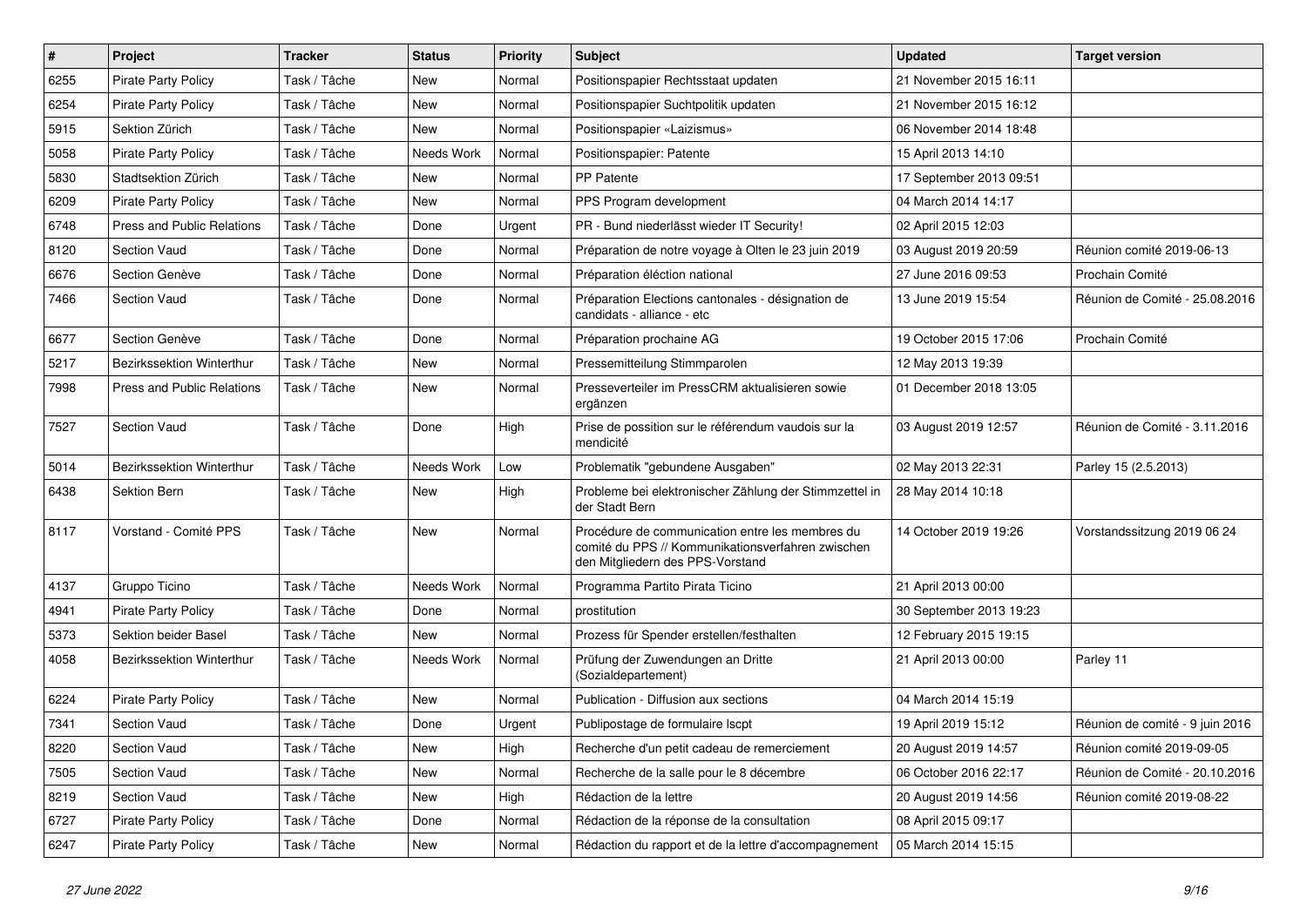| $\pmb{\#}$ | Project                              | <b>Tracker</b> | <b>Status</b>        | <b>Priority</b> | <b>Subject</b>                                                                                                                                                            | <b>Updated</b>          | <b>Target version</b>                |
|------------|--------------------------------------|----------------|----------------------|-----------------|---------------------------------------------------------------------------------------------------------------------------------------------------------------------------|-------------------------|--------------------------------------|
| 6242       | <b>Pirate Party Policy</b>           | Task / Tâche   | New                  | Normal          | Rédaction du rapport et de la lettre d'accompagnement                                                                                                                     | 05 March 2014 14:57     |                                      |
| 7270       | Section Vaud                         | Task / Tâche   | Done                 | Normal          | Rédaction et diffusion de la newsletter du PPVD pour le<br>mois d'avril                                                                                                   | 20 April 2016 09:19     | Réunion de comité - 28 avril<br>2016 |
| 8473       | Digitale Infrastruktur               | Task / Tâche   | Needs Work           | Normal          | <b>Refurbish CiviCRM</b>                                                                                                                                                  | 18 January 2022 20:52   |                                      |
| 8160       | <b>Section Vaud</b>                  | Task / Tâche   | <b>New</b>           | Normal          | Région de Nyon et Twitter                                                                                                                                                 | 13 June 2019 17:05      | Réunion comité 2019-06-13            |
| 6182       | <b>Pirate Party Policy</b>           | Task / Tâche   | Offen /<br>Incertain | Normal          | review august 2014                                                                                                                                                        | 08 April 2015 09:26     |                                      |
| 6197       | <b>Pirate Party Policy</b>           | Task / Tâche   | Offen /<br>Incertain | Normal          | Review currently running iniatives                                                                                                                                        | 04 March 2014 12:38     |                                      |
| 6186       | <b>Pirate Party Policy</b>           | Task / Tâche   | Offen /<br>Incertain | Normal          | review decembre 2014                                                                                                                                                      | 08 April 2015 09:26     |                                      |
| 6181       | <b>Pirate Party Policy</b>           | Task / Tâche   | Offen /<br>Incertain | Normal          | review july 2014                                                                                                                                                          | 08 April 2015 09:26     |                                      |
| 6180       | <b>Pirate Party Policy</b>           | Task / Tâche   | Offen /<br>Incertain | Normal          | review june 2014                                                                                                                                                          | 08 April 2015 09:26     |                                      |
| 6179       | Pirate Party Policy                  | Task / Tâche   | Offen /<br>Incertain | Normal          | review may 2014                                                                                                                                                           | 08 April 2015 09:26     |                                      |
| 6185       | <b>Pirate Party Policy</b>           | Task / Tâche   | Offen /<br>Incertain | Normal          | review novembre 2014                                                                                                                                                      | 08 April 2015 09:26     |                                      |
| 6184       | <b>Pirate Party Policy</b>           | Task / Tâche   | Offen /<br>Incertain | Normal          | review octobre 2014                                                                                                                                                       | 08 April 2015 09:26     |                                      |
| 6183       | <b>Pirate Party Policy</b>           | Task / Tâche   | Offen /<br>Incertain | Normal          | review septembre 2014                                                                                                                                                     | 08 April 2015 09:26     |                                      |
| 7195       | Section Vaud                         | Task / Tâche   | Done                 | Normal          | Révision de statuts du PPVD                                                                                                                                               | 03 August 2019 09:48    | Réunion de comité - 28 avril<br>2016 |
| 7262       | Section Vaud                         | Task / Tâche   | Done                 | Normal          | Révision du programme du PPVD                                                                                                                                             | 07 May 2018 13:02       | Réunion de comité - 14 avril<br>2016 |
| 6787       | <b>Pirate Party Policy</b>           | Task / Tâche   | Done                 | Normal          | Révision totale de la loi fédérale sur l'analyse génétique<br>humaine (LAGH) - Totalrevision des Bundesgesetzes<br>über genetische Untersuchungen beim Menschen<br>(GUMG) | 27 May 2015 06:55       |                                      |
| 3865       | Bezirkssektion Winterthur            | Task / Tâche   | Needs Work           | Low             | Rote Parkplätze in der Altstadt                                                                                                                                           | 02 May 2013 22:36       | Parley 11                            |
| 8312       | Sektion Bern                         | Task / Tâche   | Needs Work           | Normal          | Rückzahlung des Darlehens an die PPS                                                                                                                                      | 09 September 2019 21:26 |                                      |
| 4370       | Bezirkssektion Winterthur            | Task / Tâche   | Needs Work           | Normal          | SalZH kriegt Subventionen                                                                                                                                                 | 07 April 2013 15:42     | Parley 15 (2.5.2013)                 |
| 5247       | Bezirkssektion Winterthur            | Task / Tâche   | Needs Work           | High            | Schriftliche Anfrage zum Budget                                                                                                                                           | 22 May 2013 16:47       | Parley 16 (6.6.2013)                 |
| 2891       | Bezirkssektion Winterthur            | Task / Tâche   | Needs Work           | Low             | Schuldenabbau                                                                                                                                                             | 20 April 2013 00:00     |                                      |
| 6487       | Sektion Wallis / section<br>valaisan | Task / Tâche   | New                  | Normal          | Sektionsdateien Lagerung                                                                                                                                                  | 20 August 2017 08:55    | GV2017                               |
| 7976       | Section Vaud                         | Task / Tâche   | Done                 | Normal          | Sondage Politiciennes.ch                                                                                                                                                  | 01 November 2018 20:43  | Séance de comité 18-44               |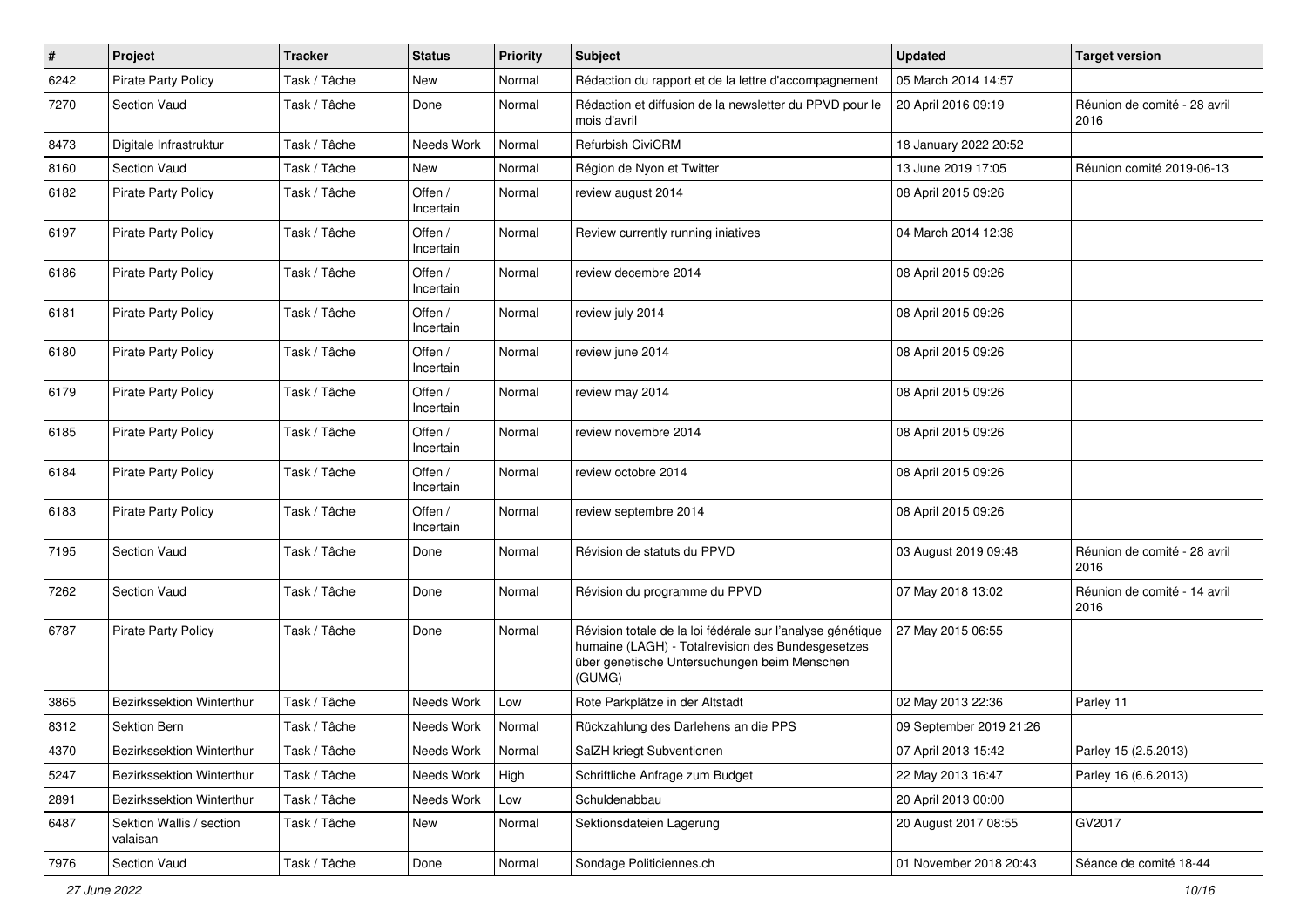| $\vert$ # | Project                                   | <b>Tracker</b> | <b>Status</b> | <b>Priority</b> | <b>Subject</b>                                                                                            | <b>Updated</b>          | <b>Target version</b>                |
|-----------|-------------------------------------------|----------------|---------------|-----------------|-----------------------------------------------------------------------------------------------------------|-------------------------|--------------------------------------|
| 5787      | Bezirkssektion Winterthur                 | Task / Tâche   | New           | Normal          | Sparen 14 durchsehen                                                                                      | 04 September 2013 20:19 | Parley 19                            |
| 4386      | Finanzen                                  | Task / Tâche   | Needs Work    | High            | Spenderlisten erstellen                                                                                   | 01 May 2017 14:45       |                                      |
| 4729      | Sektion St. Gallen und beide<br>Appenzell | Task / Tâche   | Done          | Normal          | SSH key für LQFB server                                                                                   | 10 June 2014 19:50      |                                      |
| 5702      | Stadtsektion Zürich                       | Task / Tâche   | <b>New</b>    | High            | Standaktionen koordinieren                                                                                | 03 October 2013 20:56   | Sitzung 03.10.2013                   |
| 3251      | Sektion St. Gallen und beide<br>Appenzell | Task / Tâche   | Done          | Low             | <b>Statistik Skript</b>                                                                                   | 10 June 2014 20:06      |                                      |
| 5275      | Sektion Wallis / section<br>valaisan      | Task / Tâche   | Done          | Normal          | Stellungnahme zum Schulgesetz                                                                             | 20 August 2017 08:57    |                                      |
| 6015      | Stadtsektion Zürich                       | Task / Tâche   | <b>New</b>    | Normal          | Stellungsnahme zu Teilrevision BZO                                                                        | 04 December 2013 11:14  |                                      |
| 8385      | Vorstand - Comité PPS                     | Task / Tâche   | <b>New</b>    | Normal          | Strategie oder Massnahmenplan für Mitgliederwerbung                                                       | 09 December 2019 20:33  | PPS Meeting 09.12.2019               |
| 4615      | Sektion Wallis / section<br>valaisan      | Task / Tâche   | Needs Work    | Normal          | Stv. Schatzmeister                                                                                        | 03 September 2014 19:58 |                                      |
| 7977      | Section Vaud                              | Task / Tâche   | Needs Work    | Normal          | Téléchargement légal: cadre particulier et exeptions                                                      | 01 November 2018 20:44  | Séance de comité 18-44               |
| 4040      | Sektion St. Gallen und beide<br>Appenzell | Task / Tâche   | Needs Work    | Normal          | Tischwimpel für Stammtisch                                                                                | 10 June 2014 20:00      |                                      |
| 6223      | <b>Pirate Party Policy</b>                | Task / Tâche   | <b>New</b>    | Normal          | traduction                                                                                                | 04 March 2014 15:19     |                                      |
| 4071      | Gruppo Ticino                             | Task / Tâche   | Needs Work    | Normal          | Traduzione webpage                                                                                        | 19 April 2013 00:00     |                                      |
| 6216      | <b>Pirate Party Policy</b>                | Task / Tâche   | New           | Normal          | Translation of all missing elements of the PPS program<br>draft                                           | 04 March 2014 14:39     |                                      |
| 8327      | Section Vaud                              | Task / Tâche   | <b>New</b>    | Normal          | Transmission de matériel de notre parti pour les<br>élections fédérales à la BNS                          | 26 September 2019 19:27 | Réunion comité 2019-10-31            |
| 7269      | Section Vaud                              | Task / Tâche   | Done          | Normal          | Travaux sur la vision pirate du développement<br>communal                                                 | 07 May 2018 13:02       | Réunion de comité - 28 avril<br>2016 |
| 7264      | <b>Section Vaud</b>                       | Task / Tâche   | Done          | Normal          | Tri des propositions par collectivité impactée                                                            | 15 April 2016 15:30     | Réunion de comité - 14 avril<br>2016 |
| 8255      | Vorstand - Comité PPS                     | Task / Tâche   | <b>New</b>    | Normal          | Überarbeitung des Piraten Quiz                                                                            | 21 August 2019 20:50    |                                      |
| 8078      | Sektion Zürich                            | Task / Tâche   | New           | Normal          | Überblick über Dorf-, Quartier-, Regionalzeitungen                                                        | 04 May 2019 19:52       |                                      |
| 8334      | Vorstand - Comité PPS                     | Task / Tâche   | <b>New</b>    | Normal          | Übersetzung Positionspapiere                                                                              | 30 September 2019 20:29 |                                      |
| 5347      | Bezirkssektion Winterthur                 | Task / Tâche   | <b>New</b>    | Normal          | Unverschuldet abgewählt                                                                                   | 08 June 2013 15:45      | Parley 17 (13.6.2013)                |
| 7179      | <b>Section Vaud</b>                       | Task / Tâche   | Done          | Urgent          | URGENT débat pour la RIE3                                                                                 | 10 March 2016 00:16     |                                      |
| 8024      | Vorstand - Comité PPS                     | Task / Tâche   | Needs Work    | Low             | Verantwortliche & Zugriffsrechte                                                                          | 01 October 2020 23:07   |                                      |
| 8238      | Digitale Infrastruktur                    | Task / Tâche   | New           | Normal          | Verify and document backup solution                                                                       | 15 December 2019 12:11  |                                      |
| 8521      | AG Vernehmlassungen                       | Task / Tâche   | Needs Work    | Normal          | Vernehmlassung 2021/70 Meldepflicht von<br>Betreiberinnen kritischer Infrastrukturen für<br>Cyberangriffe | 13 April 2022 00:53     |                                      |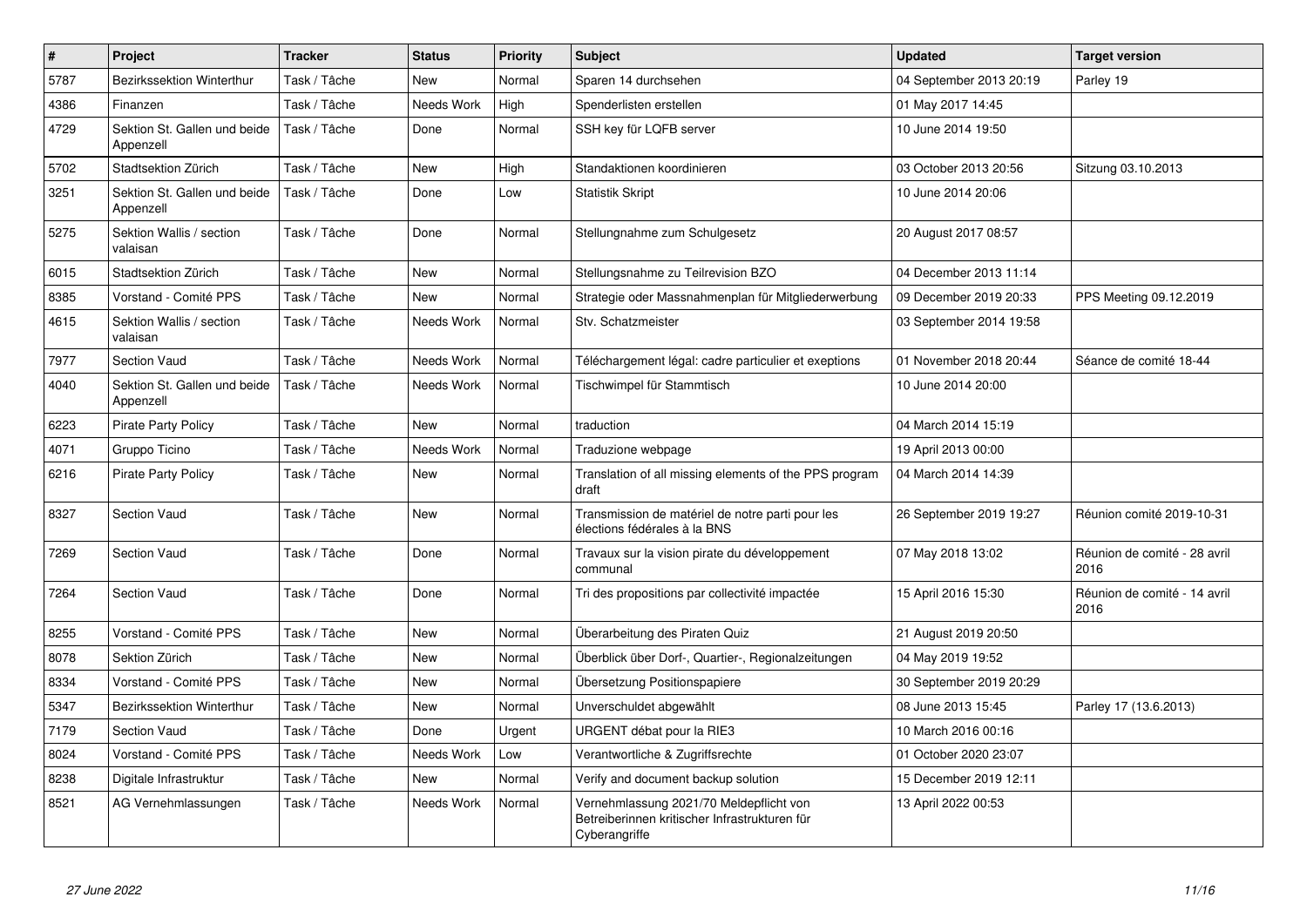| $\vert$ # | Project                              | <b>Tracker</b> | <b>Status</b>     | <b>Priority</b> | <b>Subject</b>                                                                                                                                                                              | <b>Updated</b>          | <b>Target version</b>                                         |
|-----------|--------------------------------------|----------------|-------------------|-----------------|---------------------------------------------------------------------------------------------------------------------------------------------------------------------------------------------|-------------------------|---------------------------------------------------------------|
| 8519      | AG Vernehmlassungen                  | Task / Tâche   | New               | Normal          | Vernehmlassung 2021/80 Bundesgesetz über die<br>Bearbeitung von Flugpassagierdaten zur Bekämpfung<br>von terroristischen und anderen schweren Straftaten<br>(Flugpassagierdatengesetz, FPG) | 10 February 2022 06:24  |                                                               |
| 8556      | AG Vernehmlassungen                  | Task / Tâche   | <b>New</b>        | Normal          | Vernehmlassung 2021/80 Bundesgesetz über die<br>Bearbeitung von Flugpassagierdaten zur Bekämpfung<br>von terroristischen und anderen schweren Straftaten<br>(Flugpassagierdatengesetz, FPG) | 04 April 2022 17:30     |                                                               |
| 8516      | AG Vernehmlassungen                  | Task / Tâche   | Needs Work        | Normal          | Vernehmlassung 2021/81 Verordnung über die<br>Herstellung der Interoperabilität zwischen<br>Schengen-Dublin-Informationssystemen                                                            | 18 January 2022 20:38   |                                                               |
| 8518      | AG Vernehmlassungen                  | Task / Tâche   | Done              | Normal          | Vernehmlassung 2021/96 Teilrevisionen vier<br>Ausführungserlasse des BÜPF (VÜPF, GebV-ÜPF,<br>VD-ÜPF, VVS-ÜPF)                                                                              | 21 May 2022 15:03       |                                                               |
| 8517      | AG Vernehmlassungen                  | Task / Tâche   | Needs Work        | Normal          | Vernehmlassung 2021/99 Verordnung über die<br>Transparenz bei der Politikfinanzierung (VPofin)                                                                                              | 26 March 2022 13:36     |                                                               |
| 8555      | AG Vernehmlassungen                  | Task / Tâche   | New               | Normal          | Vernehmlassung 2022/19 Bundesgesetz über die<br>elektronische Identität und die Vertrauensinfrastruktur<br>(E-ID-Gesetz, BGEID)                                                             | 04 April 2022 17:29     |                                                               |
| 8540      | AG Vernehmlassungen                  | Task / Tâche   | Needs Work        | Normal          | Vernehmlassung 2022/2 Bundesgesetz über die<br>Mobilitätsdateninfrastruktur                                                                                                                 | 10 February 2022 06:34  |                                                               |
| 8542      | AG Vernehmlassungen                  | Task / Tâche   | <b>New</b>        | Normal          | Vernehmlassung 2022/6 Bundesbeschluss zur<br>nationalen Umsetzung des OECD/G-20 Projekts zur<br>Besteuerung der digitalen Wirtschaft (SR 101)                                               | 13 April 2022 06:34     |                                                               |
| 8554      | AG Vernehmlassungen                  | Task / Tâche   | <b>New</b>        | High            | Vernehmlassung Teilrevision der GwV-FINMA                                                                                                                                                   | 04 April 2022 19:11     |                                                               |
| 8467      | Vorstand - Comité PPS                | Task / Tâche   | Done              | Urgent          | Vernehmlassung zum Bundesgesetz über den Einsatz<br>elektronischer Mittel zur Erfüllung von<br>Behördenaufgaben                                                                             | 25 March 2021 22:38     |                                                               |
| 6390      | <b>Pirate Party Policy</b>           | Task / Tâche   | Done              | Normal          | Vernehmlassung: Geldspielgesetz / Consultation : Loi<br>sur les jeux d'argent                                                                                                               | 08 April 2015 09:18     |                                                               |
| 6378      | <b>Pirate Party Policy</b>           | Task / Tâche   | New               | Normal          | Vernehmlassung: Informationssicherheitsgesetz                                                                                                                                               | 22 April 2014 12:11     |                                                               |
| 6311      | Sektion Wallis / section<br>valaisan | Task / Tâche   | Needs<br>Feedback | Normal          | Videoüberachung Brig: Umstellung der Webseite                                                                                                                                               | 20 August 2017 08:55    | Existierende/Funktionierende<br>Datenschutz- und GIDA Behörde |
| 5015      | <b>Bezirkssektion Winterthur</b>     | Task / Tâche   | Needs Work        | High            | Visualisierung Budget und Rechnung                                                                                                                                                          | 10 April 2013 16:10     | Parley 15 (2.5.2013)                                          |
| 8063      | Sektion Zürich                       | Task / Tâche   | <b>New</b>        | Normal          | Vorbereitungen Aufstellungsversammlung                                                                                                                                                      | 18 April 2019 17:41     | Vorstandsitzung 2019-1                                        |
| 4200      | <b>Bezirkssektion Winterthur</b>     | Task / Tâche   | Needs Work        | Normal          | Vorstoss Transparenz in der WoV                                                                                                                                                             | 07 April 2013 15:41     | Parley 15 (2.5.2013)                                          |
| 2800      | Bezirkssektion Winterthur            | Task / Tâche   | Done              | Low             | Vorstoss: Verantwortung im Polizeiberuf                                                                                                                                                     | 04 May 2013 22:59       | Parley 3                                                      |
| 6778      | Sektion Zürich                       | Task / Tâche   | <b>New</b>        | Normal          | Wahlkampf-Wissen im Wiki festhalten                                                                                                                                                         | 22 April 2015 18:29     | Vorstandssitzung 2015-04-22                                   |
| 8310      | Sektion Bern                         | Task / Tâche   | Needs Work        | Normal          | Wahlkampfbudget / Bezahlung Wahlkampfleiter PPS<br>und Budget                                                                                                                               | 09 September 2019 21:06 |                                                               |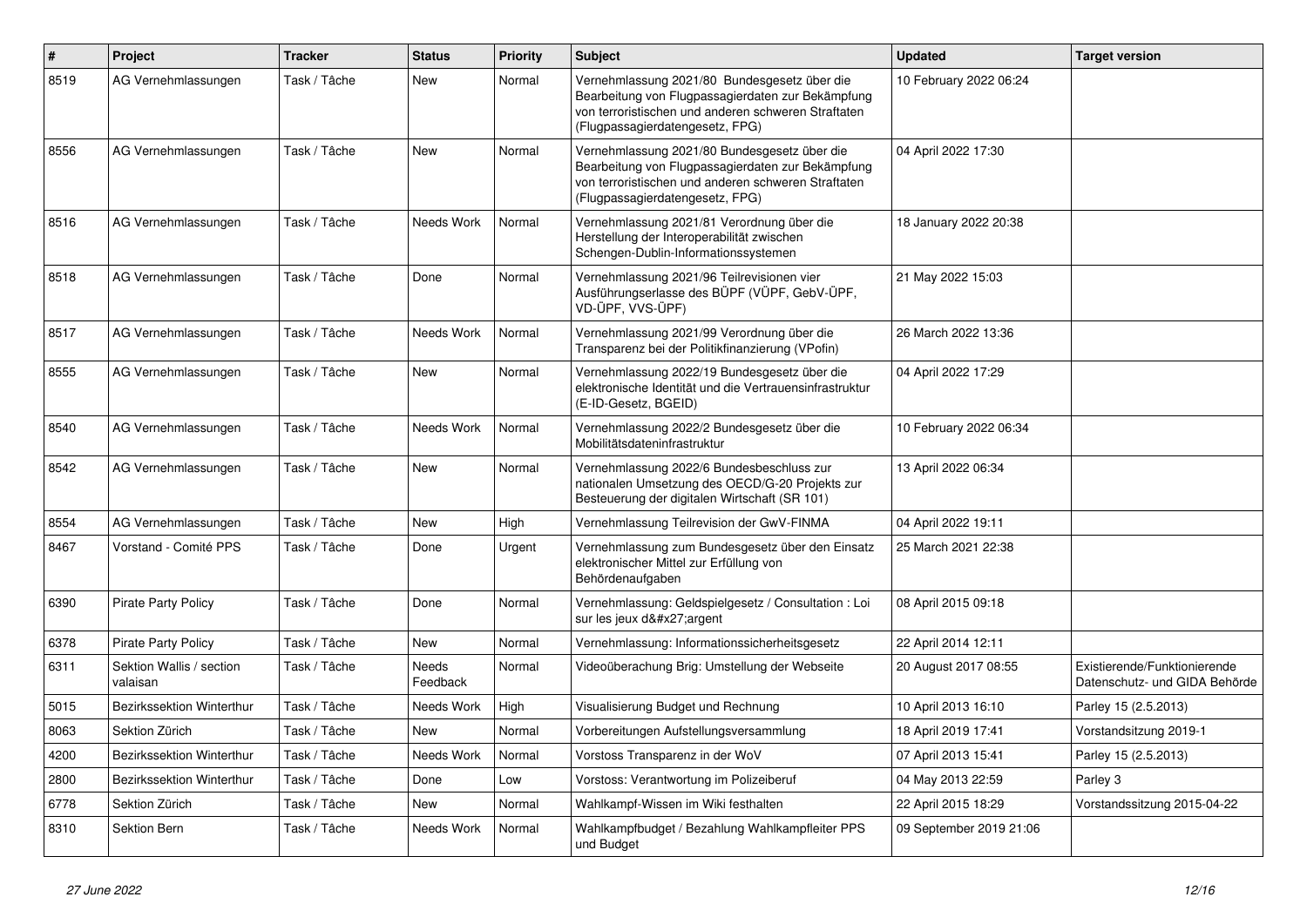| $\#$ | Project                                   | <b>Tracker</b> | <b>Status</b>     | <b>Priority</b> | <b>Subject</b>                                                                                    | <b>Updated</b>          | <b>Target version</b>                                         |
|------|-------------------------------------------|----------------|-------------------|-----------------|---------------------------------------------------------------------------------------------------|-------------------------|---------------------------------------------------------------|
| 8059 | Sektion Zürich                            | Task / Tâche   | New               | Normal          | Wahlprogramm 2019                                                                                 | 14 May 2019 15:33       | Vorstandsitzung 2019-1                                        |
| 6854 | Sektion Zürich                            | Task / Tâche   | New               | Normal          | Website                                                                                           | 07 April 2019 07:36     | Vorstandsitzung 2019-1                                        |
| 6120 | Sektion Wallis / section<br>valaisan      | Task / Tâche   | New               | Normal          | Website Optimierung                                                                               | 20 August 2017 08:32    | GV2017                                                        |
| 6597 | Sektion Zürich                            | Task / Tâche   | Needs Work        | Normal          | Wegen Gratis-Plakatstellen anfragen                                                               | 04 May 2019 19:49       |                                                               |
| 5444 | Sektion Wallis / section<br>valaisan      | Task / Tâche   | Needs Work        | Low             | Welcome/Austrittsmail automatisieren                                                              | 20 August 2017 08:56    | GV2017                                                        |
| 5829 | Stadtsektion Zürich                       | Task / Tâche   | New               | Normal          | Who cares?                                                                                        | 17 September 2013 09:50 |                                                               |
| 4067 | Sektion Wallis / section<br>valaisan      | Task / Tâche   | Needs<br>Feedback | Normal          | Wildtierkameras im Wallis                                                                         | 20 August 2017 08:33    | Existierende/Funktionierende<br>Datenschutz- und GIDA Behörde |
| 4362 | Bezirkssektion Winterthur                 | Task / Tâche   | Needs Work        | Normal          | Willkür im Baubewilligungsverfahren                                                               | 07 April 2013 15:42     | Parley 15 (2.5.2013)                                          |
| 3947 | Bezirkssektion Winterthur                 | Task / Tâche   | Needs Work        | Normal          | Win.ch Mail                                                                                       | 21 April 2013 00:00     | Parley 11                                                     |
| 3876 | Bezirkssektion Winterthur                 | Task / Tâche   | Needs Work        | Normal          | Winterthurer Transparenzgesetz                                                                    | 21 April 2013 00:00     | Parley 11                                                     |
| 6217 | <b>Pirate Party Policy</b>                | Task / Tâche   | <b>New</b>        | Normal          | XML Formatting for bootstrap integration                                                          | 04 March 2014 14:38     |                                                               |
| 7365 | Section Genève                            | Motion         | <b>New</b>        | Normal          | Prise de position pour les votations cantonales du 25<br>septembre 2016                           | 27 June 2016 10:01      |                                                               |
| 8364 | Digitale Infrastruktur                    | Motion         | New               | Normal          | Aufräumen Redmine + OTRS Zugriffe/ Zuständigkeiten                                                | 10 February 2022 15:58  |                                                               |
| 6783 | Bezirkssektion Winterthur                 | Motion         | <b>New</b>        | Normal          | Bearbeitung von info@ Mails                                                                       | 17 April 2015 07:52     | 20150423 Stammtisch                                           |
| 8544 | Piratenversammlung /<br>Assemblée Pirate  | Motion         | Tabled            | Normal          | Bereinigung Differenzen Statuten und<br>Versammlungsreglement                                     | 19 March 2022 21:22     | PV 2022.2                                                     |
| 6517 | Sektion Wallis / section<br>valaisan      | Motion         | New               | Normal          | Cours de sensibilisation et de protections des données<br>informatiques aux élus du Grand Conseil | 20 August 2017 08:48    | Existierende/Funktionierende<br>Datenschutz- und GIDA Behörde |
| 5512 | Sektion Wallis / section<br>valaisan      | Motion         | <b>New</b>        | Normal          | CryptoParty                                                                                       | 06 April 2014 23:43     | 20140414 Mumblemeeting                                        |
| 5867 | Stadtsektion Zürich                       | Motion         | <b>New</b>        | Normal          | Gemeinderatswahl Listen gestalten                                                                 | 03 October 2013 21:18   | PV2013_2                                                      |
| 5914 | Stadtsektion Zürich                       | Motion         | New               | Normal          | Hilferuf von Mitglied -> Wahlkampfthema                                                           | 13 November 2013 21:08  |                                                               |
| 6773 | Sektion Zürich                            | Motion         | New               | Normal          | Konstituierung: Aufgabenverteilung im Vorstand                                                    | 03 April 2019 16:02     | Vorstandsitzung 2019-1                                        |
| 8387 | Digitale Infrastruktur                    | Motion         | Tabled            | Normal          | Konzept E-Mail Adressen                                                                           | 16 February 2020 16:33  |                                                               |
| 5868 | Stadtsektion Zürich                       | Motion         | <b>New</b>        | Normal          | Mitgliederbeitrag 2014 festlegen                                                                  | 31 October 2013 21:33   | PV2013_2                                                      |
| 7364 | Section Genève                            | Motion         | <b>New</b>        | Normal          | Prise de position pour les votations fédérales du 25<br>septembre 2016                            | 27 June 2016 10:00      |                                                               |
| 5869 | Stadtsektion Zürich                       | Motion         | New               | Normal          | Prov. Budget 2014                                                                                 | 03 October 2013 21:41   | PV2013_2                                                      |
| 8347 | Digitale Infrastruktur                    | Motion         | New               | Normal          | Roadmap AG DI                                                                                     | 09 May 2020 20:12       |                                                               |
| 6455 | Sektion St. Gallen und beide<br>Appenzell | Motion         | New               | Normal          | Strategie: Stadt zuerst stärken?                                                                  | 30 July 2014 15:29      | Vorstand 2014-07-30                                           |
| 8557 | Digitale Infrastruktur                    | Motion         | New               | Low             | Twitter Mastodon sync service                                                                     | 05 April 2022 17:54     |                                                               |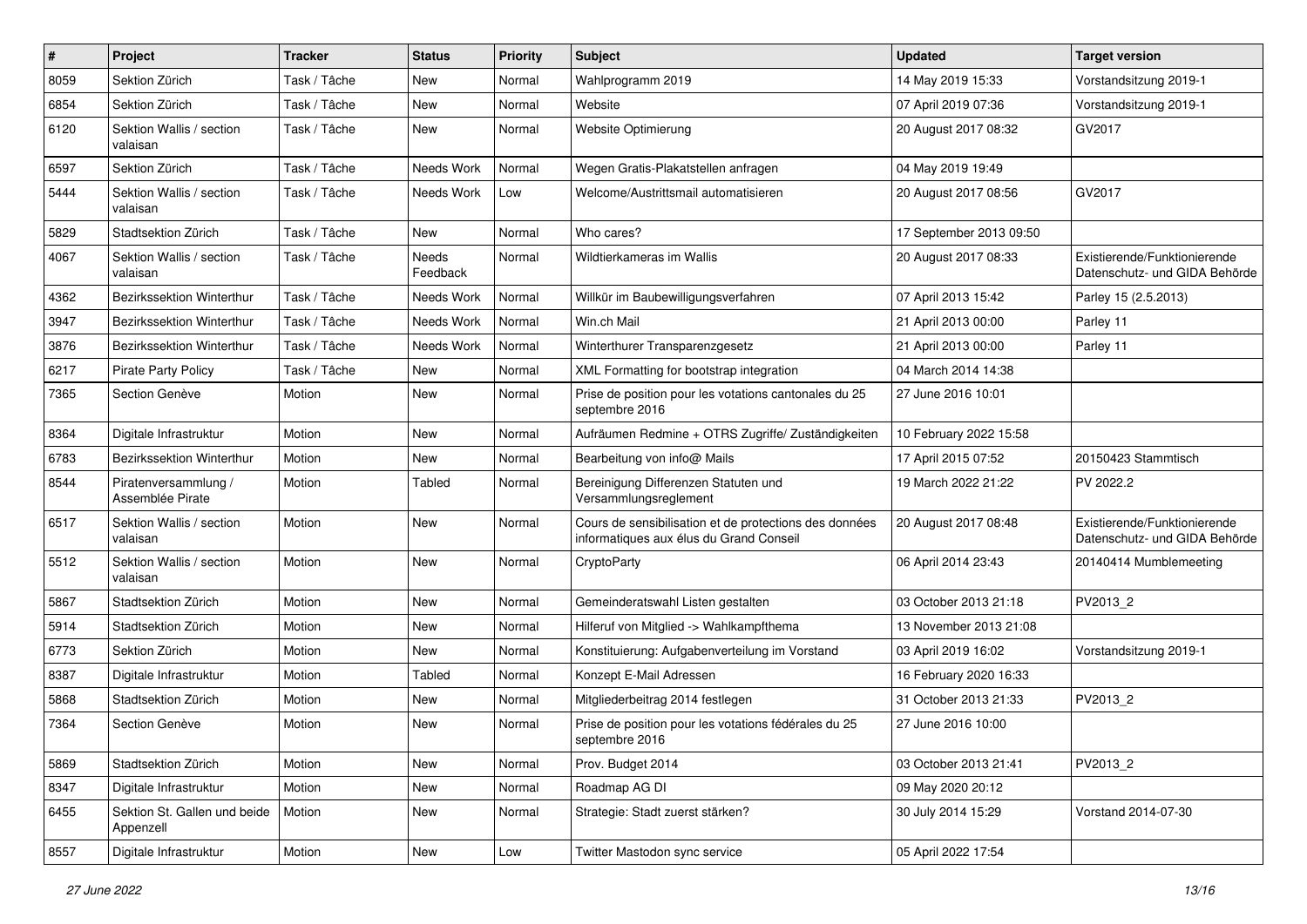| $\pmb{\#}$ | <b>Project</b>                            | <b>Tracker</b>              | <b>Status</b>        | <b>Priority</b> | <b>Subject</b>                                                                                                                                  | <b>Updated</b>       | <b>Target version</b> |
|------------|-------------------------------------------|-----------------------------|----------------------|-----------------|-------------------------------------------------------------------------------------------------------------------------------------------------|----------------------|-----------------------|
| 5715       | <b>Bezirkssektion Winterthur</b>          | Motion                      | <b>New</b>           | Normal          | Unterstützung Verein FamilienStärken                                                                                                            | 19 August 2013 16:38 | Parley 19             |
| 5634       | <b>Pirate Party Policy</b>                | Motion                      | <b>New</b>           | Normal          | Weiterentwicklung Rechtsstaatpapier                                                                                                             | 31 July 2013 17:10   |                       |
| 6168       | <b>Pirate Party Policy</b>                | Motion for ballot<br>voting | Offen /<br>Incertain | Normal          | Prises de positions pour les votations populaires du 28<br>septembre 2014 - Parolenfassung treffend die<br>Volksabsgimmung der 28. september    | 04 March 2014 10:35  |                       |
| 6170       | <b>Pirate Party Policy</b>                | Motion for ballot<br>voting | Offen /<br>Incertain | Normal          | Prises de positions pour les votations populaires du 3<br>mars 2015 - Parolenfassung treffend die<br>Volksabsgimmung der 3. märz 2015           | 04 March 2014 10:38  |                       |
| 6169       | <b>Pirate Party Policy</b>                | Motion for ballot<br>voting | Offen /<br>Incertain | Normal          | Prises de positions pour les votations populaires du 30<br>novembre 2014 - Parolenfassung treffend die<br>Volksabsgimmung der 30. november 2014 | 04 March 2014 10:37  |                       |
| 6413       | Sektion St. Gallen und beide<br>Appenzell | Todo / A Faire              | <b>New</b>           | Normal          | Adhocracy testen und ggf. implementieren                                                                                                        | 30 July 2014 15:30   | Vorstand next         |
| 3077       | Sektion St. Gallen und beide<br>Appenzell | Todo / A Faire              | Needs Work           | Normal          | Allgemeiner Flyer - Piraten SG AR Al                                                                                                            | 07 May 2014 15:12    |                       |
| 6456       | Sektion St. Gallen und beide<br>Appenzell | Todo / A Faire              | <b>New</b>           | Normal          | Bitcoin für Sektionsspenden                                                                                                                     | 10 June 2014 19:55   |                       |
| 6171       | <b>Pirate Party Policy</b>                | Todo / A Faire              | Offen /<br>Incertain | Normal          | Consultation domaine internet                                                                                                                   | 04 March 2014 11:13  |                       |
| 6175       | <b>Pirate Party Policy</b>                | Todo / A Faire              | Offen /<br>Incertain | Normal          | Consultation domaine internet - press release<br>development                                                                                    | 04 March 2014 11:15  |                       |
| 6173       | <b>Pirate Party Policy</b>                | Todo / A Faire              | Offen /<br>Incertain | Normal          | Consultation internet domain - call for contribution                                                                                            | 04 March 2014 11:07  |                       |
| 4193       | Sektion St. Gallen und beide<br>Appenzell | Todo / A Faire              | Needs Work           | High            | Dauerticket Flaschenpost                                                                                                                        | 09 May 2014 18:35    |                       |
| 4290       | Sektion St. Gallen und beide<br>Appenzell | Todo / A Faire              | Needs Work           | Normal          | Dauerticket Strategie/Ziele                                                                                                                     | 10 June 2014 19:55   | Vorstand next         |
| 4529       | Sektion St. Gallen und beide<br>Appenzell | Todo / A Faire              | Needs Work           | Normal          | Dauerticket: Wahlen- / Abstimmungsparolen                                                                                                       | 09 May 2014 18:35    |                       |
| 6174       | <b>Pirate Party Policy</b>                | Todo / A Faire              | Offen /<br>Incertain | Normal          | Development of the PPS report on the consultation                                                                                               | 04 March 2014 11:10  |                       |
| 6408       | Sektion St. Gallen und beide<br>Appenzell | Todo / A Faire              | New                  | Normal          | Flaschenpost ausserordentliche PV                                                                                                               | 30 July 2014 15:34   |                       |
| 3146       | Sektion St. Gallen und beide<br>Appenzell | Todo / A Faire              | Needs Work           | Normal          | Jugendparlament - Workshop Vorschläge                                                                                                           | 07 May 2014 20:22    |                       |
| 6414       | Sektion St. Gallen und beide<br>Appenzell | Todo / A Faire              | Needs<br>Feedback    | High            | Kantonsratswahlen                                                                                                                               | 30 July 2014 15:28   | Vorstand 2014-07-30   |
| 6276       | Sektion St. Gallen und beide<br>Appenzell | Todo / A Faire              | Needs Work           | Normal          | Konsequenzen aus Beschlüssen der nationalen PV                                                                                                  | 30 July 2014 15:33   |                       |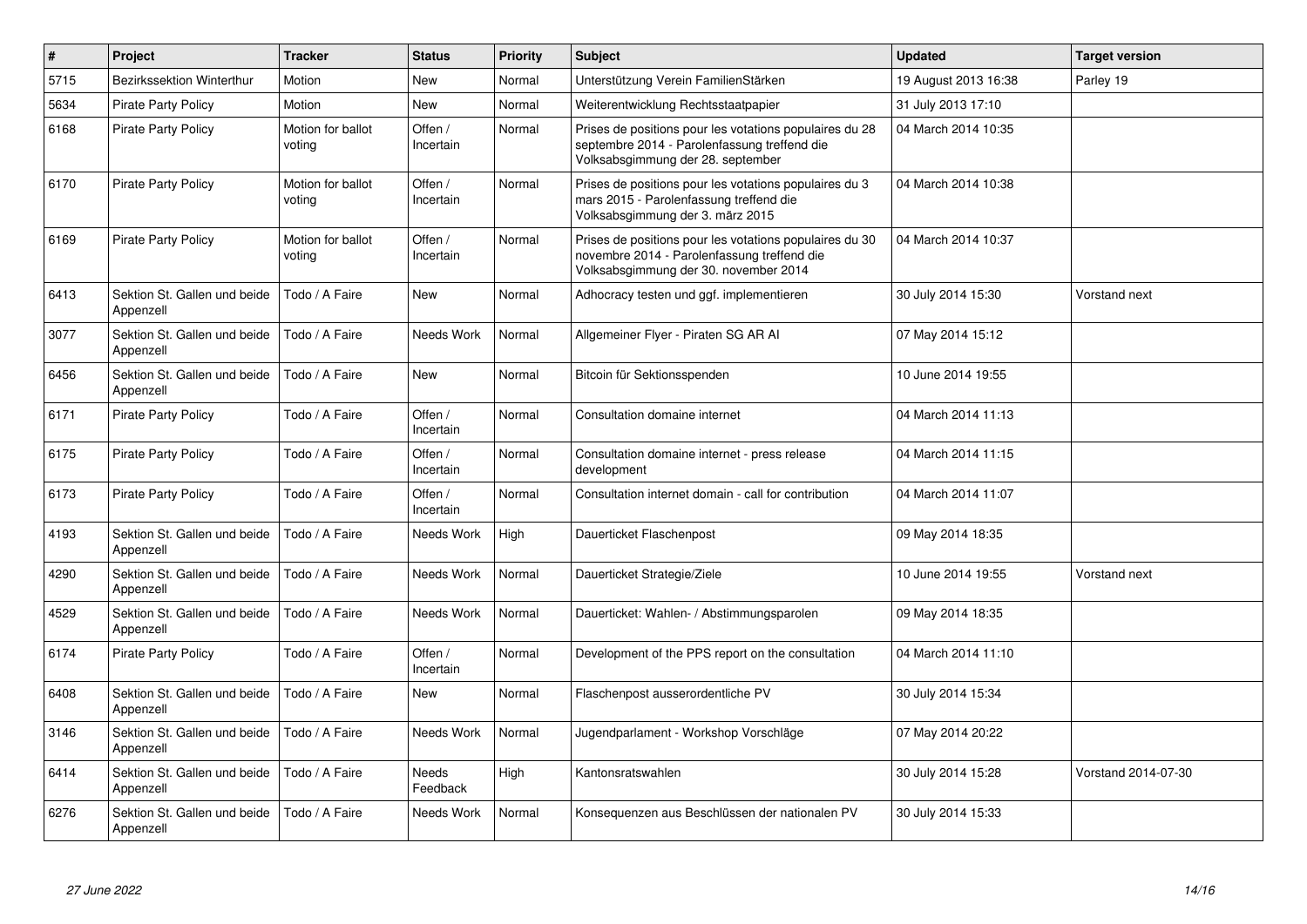| $\#$ | Project                                   | <b>Tracker</b>       | <b>Status</b>        | <b>Priority</b> | <b>Subject</b>                                       | <b>Updated</b>         | <b>Target version</b>                |
|------|-------------------------------------------|----------------------|----------------------|-----------------|------------------------------------------------------|------------------------|--------------------------------------|
| 6406 | Sektion St. Gallen und beide<br>Appenzell | Todo / A Faire       | Done                 | Normal          | Kontaktdaten etc an Vorstand CH senden               | 10 June 2014 19:26     | Vorstand 2014-06-101                 |
| 6391 | Sektion St. Gallen und beide<br>Appenzell | Todo / A Faire       | Done                 | Urgent          | Kreisrichterkandidat suchen                          | 10 June 2014 19:25     | Vorstand 2014-06-101                 |
| 5699 | Sektion St. Gallen und beide<br>Appenzell | Todo / A Faire       | Needs Work           | Normal          | Krypto-Party                                         | 30 July 2014 15:32     | Vorstand 2014-07-30                  |
| 6410 | Sektion St. Gallen und beide<br>Appenzell | Todo / A Faire       | New                  | Normal          | Mailinglisten                                        | 10 June 2014 19:28     | Vorstand 2014-06-101                 |
| 5022 | Sektion St. Gallen und beide<br>Appenzell | Todo / A Faire       | Done                 | Normal          | Mandatsabgabe                                        | 10 June 2014 19:49     |                                      |
| 5640 | Sektion St. Gallen und beide<br>Appenzell | Todo / A Faire       | Done                 | Normal          | Mehr Kommunikationssicherheit                        | 10 June 2014 13:53     |                                      |
| 6412 | Sektion St. Gallen und beide<br>Appenzell | Todo / A Faire       | <b>New</b>           | Normal          | Mumblerechte                                         | 10 June 2014 18:53     | Vorstand next                        |
| 4644 | Sektion St. Gallen und beide<br>Appenzell | Todo / A Faire       | Needs Work           | Normal          | PiratenSG App entwickeln                             | 21 October 2013 14:49  |                                      |
| 4645 | Sektion St. Gallen und beide<br>Appenzell | Todo / A Faire       | Needs Work           | Normal          | Piratenspiel                                         | 21 October 2013 14:49  |                                      |
| 6411 | Sektion St. Gallen und beide<br>Appenzell | Todo / A Faire       | New                  | Normal          | Postadresse zu mir                                   | 30 July 2014 15:32     | Vorstand 2014-07-30                  |
| 6172 | <b>Pirate Party Policy</b>                | Todo / A Faire       | Offen /<br>Incertain | Normal          | Reading material review                              | 04 March 2014 11:00    |                                      |
| 6402 | Sektion St. Gallen und beide<br>Appenzell | Todo / A Faire       | Needs<br>Feedback    | Normal          | Rechte organisieren                                  | 30 July 2014 19:23     |                                      |
| 4537 | Sektion St. Gallen und beide<br>Appenzell | Todo / A Faire       | Needs Work           | Normal          | Spenden veröffentlichen                              | 09 February 2013 10:47 |                                      |
| 6324 | Sektion St. Gallen und beide<br>Appenzell | Todo / A Faire       | New                  | Normal          | Steuererklärung 2013                                 | 30 July 2014 15:35     | Vorstand 2014-07-30                  |
| 4339 | Sektion St. Gallen und beide<br>Appenzell | Todo / A Faire       | Done                 | Normal          | Überarbeitung der Statuten                           | 09 May 2014 18:35      |                                      |
| 6454 | Sektion St. Gallen und beide<br>Appenzell | Todo / A Faire       | <b>New</b>           | Normal          | Überwacht die Überwacher                             | 30 July 2014 15:31     | Vorstand 2014-07-30                  |
| 3314 | Sektion St. Gallen und beide<br>Appenzell | Todo / A Faire       | Done                 | Normal          | Veranstaltung für Neumitglieder                      | 10 June 2014 20:02     |                                      |
| 6351 | Sektion St. Gallen und beide<br>Appenzell | Todo / A Faire       | <b>New</b>           | Normal          | Widerspruch Cablecom                                 | 05 April 2014 18:37    |                                      |
| 8452 | Vorstand - Comité PPS                     | Beschluss / Décision | <b>New</b>           | High            | Beschlüsse E-ID Abstimmungskampf                     | 26 November 2020 08:39 | Vorstandssitzung 2020 11 10          |
| 7196 | <b>Section Vaud</b>                       | Beschluss / Décision | <b>New</b>           | Normal          | Convocation d'une assemblée générale extraordinnaire | 11 March 2016 14:04    | Réunion de comité - 28 avril<br>2016 |